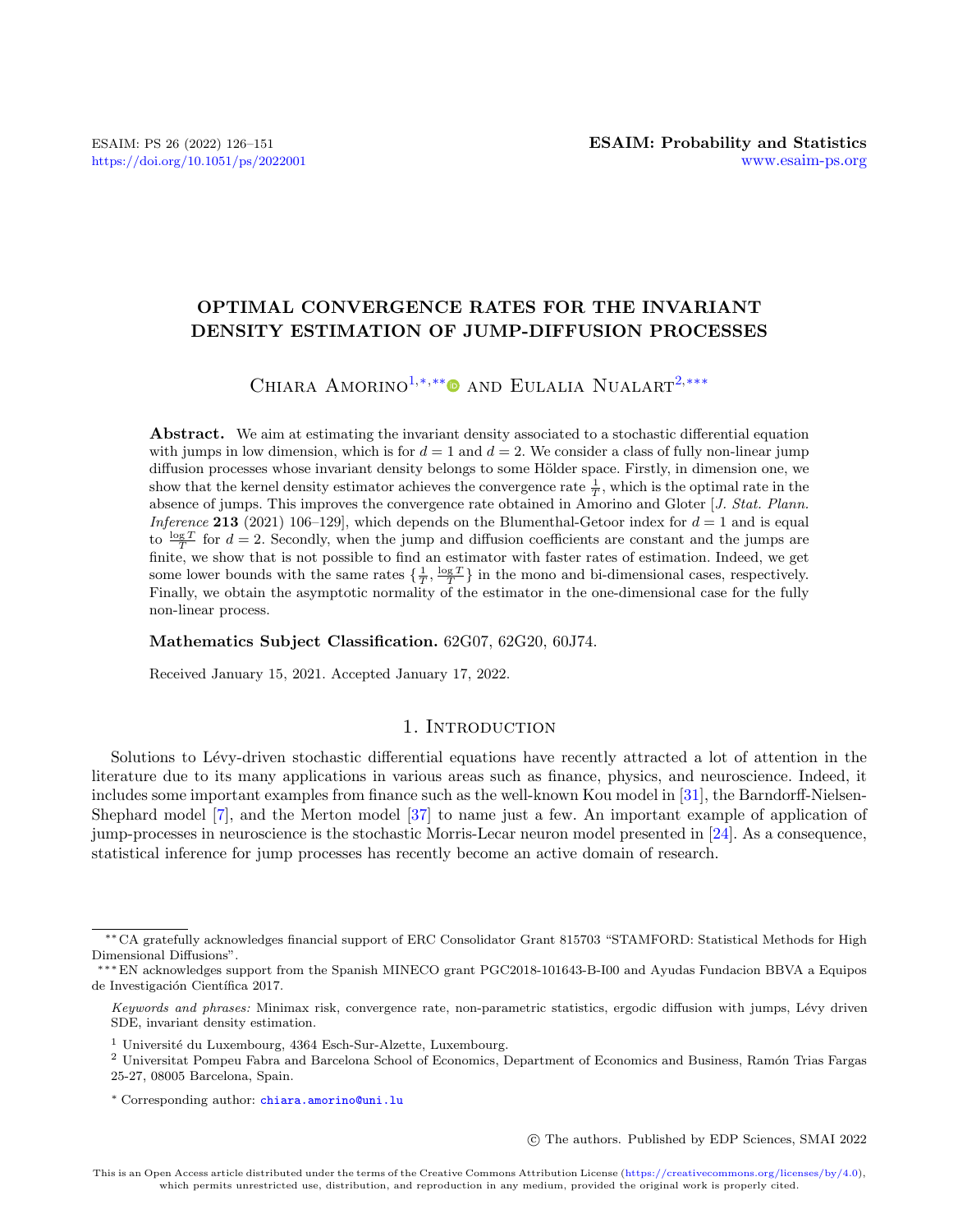#### OPTIMAL CONVERGENCE RATES FOR THE INVARIANT DENSITY ESTIMATION OF JUMP-DIFFUSION PROCESSES 127

We consider the process  $X = (X_t)_{t>0}$  solution to the following stochastic differential equation with jumps:

<span id="page-1-0"></span>
$$
X_t = X_0 + \int_0^t b(X_s)ds + \int_0^t a(X_s)dB_s + \int_0^t \int_{\mathbb{R}_0^d} \gamma(X_{s-})z(\nu(ds, dz) - F(z)dzds),\tag{1.1}
$$

where  $(B_t)_{t\geq0}$  is a d-dimensional Brownian motion and  $\nu$  is a Poisson random measure on  $\mathbb{R}_+\times\mathbb{R}^d$  associated to a Lévy process  $(L_t)_{t>0}$  with Lévy density function F. We focus on the estimation of the invariant density  $\mu$ associated to the jump-process solution to  $(1.1)$  in low dimension, which is for  $d = 1$  and  $d = 2$ . In particular, assuming that a continuous record of  $(X_t)_{t\in[0,T]}$  is available, our goal is to propose a non-parametric kernel estimator for the estimation of the stationary measure and to discuss its convergence rate for large T.

The same framework has been considered in some recent papers such as [\[1,](#page-24-2) [22\]](#page-24-3) (Sect. 5.2), and [\[2\]](#page-24-4). In the first paper, it is shown that the kernel estimator achieves the following convergence rates for the pointwise estimation of the invariant density:  $\frac{\log T}{T}$  for  $d = 2$  and  $\frac{(\log T)^{(2-\frac{(1+\alpha)}{2})\vee 1}}{T}$  $\frac{1}{T}$  for  $d = 1$  (where  $\alpha$  is the Blumenthal-Getoor index). We recall that, in the absence of jumps, the optimal convergence rate in the one-dimensional case is  $\frac{1}{T}$ , while

the one found in [\[1\]](#page-24-2) depends on the jumps and belongs to the interval  $(\frac{\log T}{T}, \frac{(\log T)^{\frac{3}{2}}}{T})$ .

In this paper, we wonder if such a deterioration on the rate is because of the presence of jumps or the used approach. Indeed, our purpose is to look for a new approach to recover a better convergence rate in the onedimensional case (hopefully the same as in the continuous case) and to discuss the optimality of such a rate. This new approach will also lead to the asymptotic normality of the proposed estimator. After that, we will discuss the optimality of the convergence rate in the bi-dimensional case. This will close the circle of the analysis of the convergence rates for the estimation of the invariant density of jump-diffusions, as the convergence rates and their optimality in the case  $d > 3$  have already been treated in detail in [\[2\]](#page-24-4).

Beyond these works, to our best knowledge, the literature concerning non-parametric estimation of diffusion processes with jumps is not wide. One of the few examples is given by Funke and Schmisser: in [\[27\]](#page-24-5) they investigate the non parametric adaptive estimation of the drift of an integrated jump diffusion process, while in [\[40\]](#page-25-2), Schmisser deals with the non-parametric adaptive estimation of the coefficients of a jumps diffusion process. To name other examples, in [\[23\]](#page-24-6) the authors estimate in a non-parametric way the drift of a diffusion with jumps driven by a Hawkes process, while in  $\lceil 3 \rceil$  the volatility and the jump coefficients are considered.

On the other hand, the problem of invariant density estimation has been considered by many authors (see e.g. [\[5,](#page-24-8) [10,](#page-24-9) [20,](#page-24-10) [38,](#page-25-3) [44\]](#page-25-4)) in several different frameworks: it is at the same time a long-standing problem and a highly active current topic of research. One of the reasons why the estimation of the invariant density has attracted the attention of many statisticians is the huge amount of numerical methods to which it is connected, the MCMC method above all. An approximation algorithm for the computation of the invariant density can be found for example in [\[33,](#page-25-5) [39\]](#page-25-6). Moreover, invariant distributions are essential for the analysis of the stability of stochastic differential systems (see e.g. [\[5,](#page-24-8) [28\]](#page-25-7)).

In [\[5,](#page-24-8) [6,](#page-24-11) [11\]](#page-24-12) some kernel estimators are used to estimate the marginal density of a continuous time process. When  $\mu$  belongs to some Hölder class whose smoothness is  $\beta$ , they prove under some mixing conditions that their pointwise  $L^2$  risk achieves the standard rate of convergence  $T^{\frac{2\beta}{2\beta+1}}$  and the rates are minimax in their framework. Castellana and Leadbetter proved in [\[14\]](#page-24-13) that, under condition CL below, the density can be estimated with the parametric rate  $\frac{1}{T}$  by some non-parametric estimators (the kernel ones among them).

In order to introduce condition  $CL$  it is necessary to request that the process X belongs to a class of real processes with common marginal density  $\mu$  with respect to the Lebesgue measure on  $\mathbb R$  and such that the joint density of  $(X_s, X_t)$  exists for all  $s \neq t$ , it is measurable and satisfies  $\mu_{(X_s, X_t)} = \mu_{(X_t, X_s)} = \mu_{(X_0, X_{t-s})}$  and it is denoted by  $\mu_{|t-s|}$  for all  $s, t \in \mathbb{R}$ . We also denote by  $g_u$  the function  $g_u(x, y) = \mu_u(x, y) - \mu(x)\mu(y)$ . Then, condition CL writes as follows:

**CL:**  $u \mapsto ||g_u||_{\infty}$  is integrable on  $(0, \infty)$  and  $g_u(\cdot, \cdot)$  is continuous for each  $u > 0$ .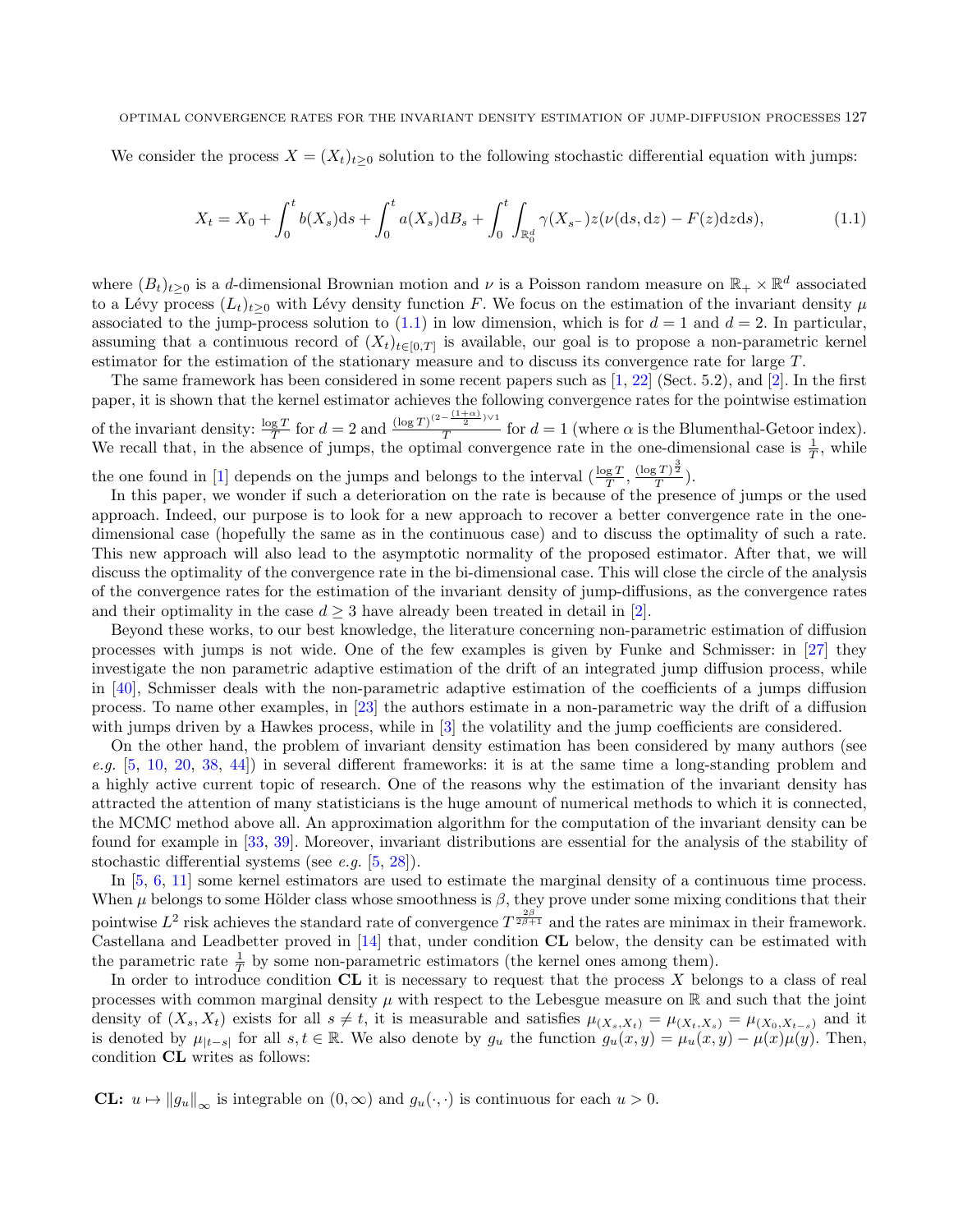#### 128 C. AMORINO AND E. NUALART

In our context,  $g_u(x, y) = \mu(x)p_u(x, y) - \mu(x)\mu(y)$ , where  $p_u(x, y)$  is the transition density. More precisely, they shed light to the fact that local irregularities of the sample paths provide some additional information. Indeed, if the joint distribution of  $(X_0, X_t)$  is not too close to a singular distribution for |t| small, then it is possible to achieve the superoptimal rate  $\frac{1}{T}$  for the pointwise quadratic risk of the kernel estimator. Condition CL can be verified for ergodic continuous diffusion processes (see [\[45\]](#page-25-8) for sufficient conditions). The paper of Castellana and Leadbetter led to a lot of works regarding the estimation of the common marginal distribution of a continuous time process. In  $[8-10, 16, 32]$  $[8-10, 16, 32]$  $[8-10, 16, 32]$  $[8-10, 16, 32]$  $[8-10, 16, 32]$  several related results and examples can be found.

An alternative to the kernel density estimator is given by the local time density estimator, which was proposed by Kutoyants in [\[21\]](#page-24-16) in the case of diffusion processes and was extended by Bosq and Davydov in [\[12\]](#page-24-17) to a more general context. The latest have proved that, under a condition which is mildly weaker than CL, the mean squared error of the local time estimator reaches the full rate  $\frac{1}{T}$ . Leblanc built in [\[34\]](#page-25-10) a wavelet estimator of a density belonging to some general Besov space and proved that, if the process is geometrically strong mixing and a condition like **CL** is satisfied, then its  $L^p$ -integrated risk converges at rate  $\frac{1}{T}$  as well. In [\[18\]](#page-24-18) the authors built a projection estimator and showed that its  $L^2$ -integrated risk achieves the parametric rate  $\frac{1}{T}$  under a condition named WCL, which is blandly different compared to CL.

WCL: There exists a positive integrable function k (defined on  $\mathbb{R}$ ) such that

$$
\sup_{y \in \mathbb{R}} \int_0^\infty |g_u(x, y)| \mathrm{d}u \le k(x), \qquad \text{for all } x \in \mathbb{R}.
$$

In this paper, we will show that our mono-dimensional jump-process satisfies a local irregularity condition WCL1 and an asymptotic independence condition WCL2 (see Prop. [3.2\)](#page-8-0), two conditions in which the original condition WCL can be decomposed. In this way, it will be possible to show that the  $L^2$  risk for the pointwise estimation of the invariant measure achieves the superoptimal rate  $\frac{1}{T}$ , using our kernel density estimator. Moreover, the same conditions will result in the asymptotic normality of the proposed estimator. Indeed, as we will see in the proof of Theorem [2.3,](#page-5-0) the main challenge in this part is to justify the use of dominated convergence theorem, which will ensured by conditions WCL1 and WCL2. We will find in particular that, for any collection  $(x_i)_{1\leq i\leq m}$  of real numbers, we have

$$
\sqrt{T}(\hat{\mu}_{h,T}(x_i) - \mu(x_i), 1 \leq i \leq m) \xrightarrow{\mathcal{D}} N^{(m)}(0, \Sigma^{(m)})
$$
 as  $T \to \infty$ ,

where  $\hat{\mu}_{h,T}$  is the kernel density estimator and

$$
\Sigma^{(m)} := (\sigma(x_i, x_j))_{1 \le i,j \le m}, \qquad \sigma(x_i, x_j) := 2 \int_0^\infty g_u(x_i, x_j) \mathrm{d}u.
$$

We remark that the precise form of the equation above allows us to construct tests and confidence sets for the density.

We have found the convergence rate  $\left\{\frac{1}{T},\frac{\log T}{T}\right\}$  for the risk associated to our kernel density estimator for the estimation of the invariant density for  $d = 1$  and  $d = 2$ . Then, some questions naturally arise: are the convergence rates the best possible or is it possible to improve them by using other estimators? In order to answer, we consider a simpler model where both the volatility and the jump coefficient are constant and the intensity of the jumps is finite. Then, we look for a lower bound for the risk at a point  $x \in \mathbb{R}^d$  defined as in equation [\(2.8\)](#page-6-0) below. The first idea is to use the two hypothesis method (see Sect. 2.3 in [\[43\]](#page-25-11)). To do that, the knowledge of the link between the drift b and the invariant density  $\mu_b$  is essential. In absence of jumps such link is explicit, but in our context it is more challenging. As shown in  $[2, 19]$  $[2, 19]$  $[2, 19]$ , it is possible to find the link knowing that the invariant measure has to satisfy  $A^*\mu_b = 0$ , where  $A^*$  is the adjoint of the generator of the considered diffusion. This method allows us to show that the superoptimal rate  $\frac{1}{T}$  is the best possible for the estimation of the invariant density in  $d = 1$ , but it fails in the bi-dimensional case (see Rem. 1 below for details). Finally, we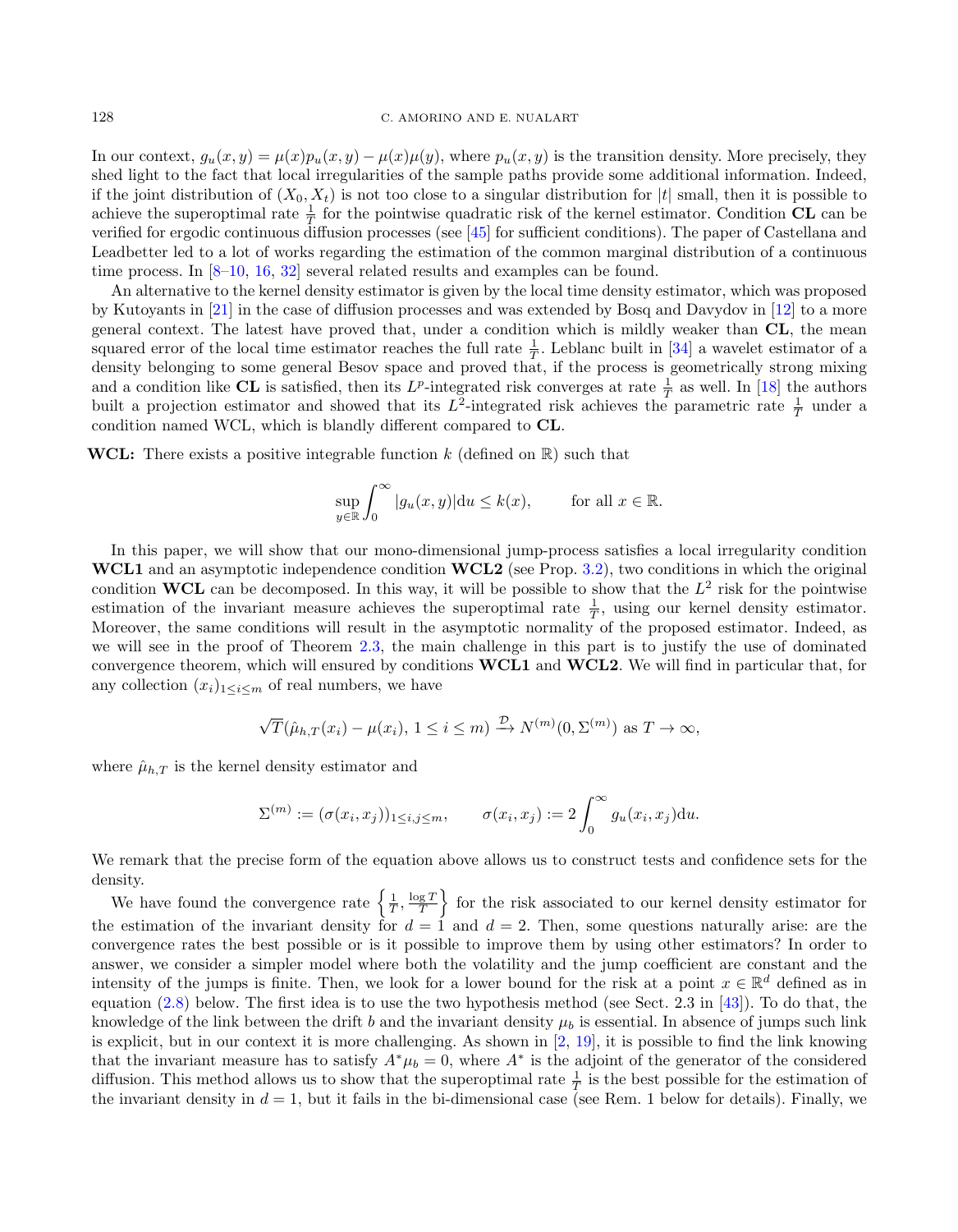use a finite number of hypotheses to prove a lower bound in the bi-dimensional case. This requires a detailed analysis of the Kullback divergence between the probability laws associated to the different hypotheses. Thanks to that, it is possible to recover the optimal rate  $\frac{\log T}{T}$  in the two-dimensional case.

The paper is organised as follows. In Section [2](#page-3-0) we give the assumptions on our model and we provide our main results. Section [3](#page-7-0) is devoted to state and prove some preliminary results needed for the proofs of the main results. To conclude, in Section [4](#page-12-0) we give the proof of Theorems [2.1,](#page-4-0) [2.3,](#page-5-0) [2.4,](#page-6-1) and [2.5,](#page-6-2) where our main results are gathered.

Throughout all the paper c and  $\lambda$  are constants that may change from line to line. Their dependence on T or other fixed constants will be implied from the statements.

#### 2. Model assumption and main results

<span id="page-3-0"></span>We consider the following stochastic differential equation with jumps

<span id="page-3-1"></span>
$$
X_t = X_0 + \int_0^t b(X_s)ds + \int_0^t a(X_s)dB_s + \int_0^t \int_{\mathbb{R}_0^d} \gamma(X_{s-})z(\nu(ds, dz) - F(z)dzds),\tag{2.1}
$$

where  $t \geq 0, d \in \{1,2\}, \mathbb{R}_0^d = \mathbb{R}^d \setminus \{0\}$ , the initial condition  $X_0$  is a  $\mathbb{R}^d$ -valued random variable, the coefficients  $b: \mathbb{R}^d \to \mathbb{R}^d$ ,  $a: \mathbb{R}^d \to \mathbb{R}^d \otimes \mathbb{R}^d$  and  $\gamma: \mathbb{R}^d \to \mathbb{R}^d \otimes \mathbb{R}^d$  are measurable functions,  $(B_t)_{t \geq 0}$  is a d-dimensional Brownian motion, and  $\nu$  is a Poisson random measure on  $\mathbb{R}_+ \times \mathbb{R}^d$  associated to a Lévy process  $(L_t)_{t\geq 0}$  with Lévy density function  $F$ . All sources of randomness are mutually independent.

We consider the following assumptions on the coefficients and on the Lévy density  $F$ :

- **A1** The functions  $b, \gamma$  and  $aa^T$  are globally Lipschitz and bounded. Moreover,  $\inf_{x \in \mathbb{R}^d} aa^T(x) \geq c \text{Id}$ , for some constant  $c > 0$ , where Id denotes the  $d \times d$  identity matrix and  $\inf_{x \in \mathbb{R}^d} \det(\gamma(x)) > 0$ .
- **A2**  $\langle x, b(x) \rangle \leq -c_1|x| + c_2$ , for all  $|x| \geq \rho$ , for some  $\rho, c_1, c_2 > 0$ .
- **A3** Supp $(F) = \mathbb{R}_0^d$  and for all  $z \in \mathbb{R}_0^d$ ,  $F(z) \leq \frac{c_3}{|z|^{d+\alpha}}$ , for some  $\alpha \in (0, 2), c_3 > 0$ .
- **A4** There exist  $\epsilon_0 > 0$  and  $c_4 > 0$  such that  $\int_{\mathbb{R}_0^d} |z|^2 e^{\epsilon_0 |z|} F(z) dz \le c_4$ .
- **A5** If  $\alpha = 1$ ,  $\int_{r < |z| < R} z F(z) dz = 0$ , for any  $0 < r < R < \infty$ .

Assumption A1 ensures that equation [\(2.1\)](#page-3-1) admits a unique càdlàg adapted solution  $X = (X_t)_{t\geq 0}$  satisfying the strong Markov property, see e.g. [\[4\]](#page-24-20). Moreover, it is shown in Lemma 2 [\[1\]](#page-24-2) that if we further assume Assumptions  $A2-A4$ , then the process X is exponentially ergodic and exponentially β-mixing. Therefore the process is stationary and, in particular, it has a unique invariant distribution  $\pi$ , which we assume it has a density  $\mu$  with respect to the Lebesgue measure. Finally, Assumption  $\bf{A5}$  ensures the existence of the transition density of X denoted by  $p_t(x, y)$  which satisfies the following upper bound (see [\[1\]](#page-24-2), Lem. 1): for all  $T \ge 0$ , there exist  $c > 0$  and  $\lambda > 0$  such that for any  $t \in [0, T]$  and  $x, y \in \mathbb{R}^d$ ,

<span id="page-3-2"></span>
$$
p_t(x,y) \le c \left( t^{-d/2} e^{-\lambda \frac{|y-x|^2}{t}} + \frac{t}{(t^{1/2} + |y-x|)^{d+\alpha}} \right).
$$
 (2.2)

We assume that the process is observed continuously  $X = (X_t)_{t \in [0,T]}$  in a time interval  $[0,T]$  such that T tends to  $\infty$ . In the paper [\[1\]](#page-24-2) cited above, the nonparametric estimation of  $\mu$  is studied via the kernel estimator which is defined as follows. We assume that  $\mu$  belongs to the Hölder space  $\mathcal{H}_d(\beta,\mathcal{L})$  where  $\beta = (\beta_1,\ldots,\beta_d)$ ,  $\beta_i \geq 1$  and  $\mathcal{L} = (\mathcal{L}_1, \ldots, \mathcal{L}_d), \mathcal{L}_i > 0$ , which means that for all  $i \in \{1, \ldots, d\}, k = 0, 1, \ldots, \lfloor \beta_i \rfloor$  and  $t \in \mathbb{R}$ ,

$$
\left\| D_i^{(k)} \mu \right\|_{\infty} \leq \mathcal{L}
$$
 and  $\left\| D_i^{(\lfloor \beta_i \rfloor)} \mu(. + te_i) - D_i^{(\lfloor \beta_i \rfloor)} \mu(.) \right\|_{\infty} \leq \mathcal{L}_i |t|^{\beta_i - \lfloor \beta_i \rfloor},$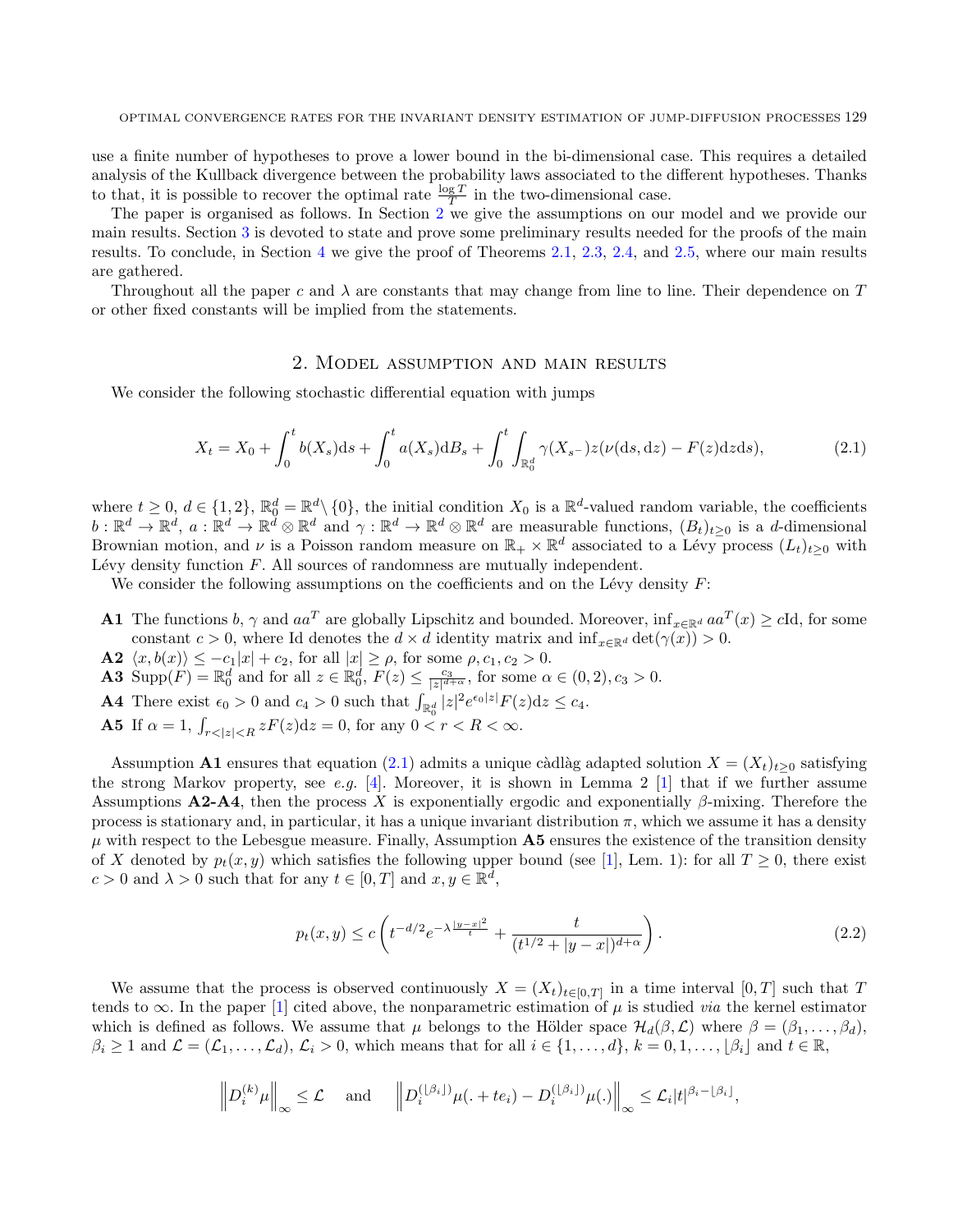#### 130 C. AMORINO AND E. NUALART

where  $D_i^{(k)}$  denotes the kth order partial derivative of  $\mu$  w.r.t the *i*th component,  $[\beta_i]$  is the integer part of  $\beta_i$ , and  $e_1, \ldots, e_d$  is the canonical basis of  $\mathbb{R}^d$ . That is, all the partial derivatives of  $\mu$  up to order  $[\beta]$  are bounded and the  $\beta$ |th partial derivative is Hölder continuous of order  $\beta - \beta$ | in any direction. We recall that it is natural in our context to assume that the invariant density belongs to a Hölder class as above. In fact, the proof of the bias bound [\(2.5\)](#page-5-1) stated below gives a direct application of this assumption, see the proof of Proposition  $2 \text{ in } [1]$  $2 \text{ in } [1]$ . Other examples of nonparametric estimation over Hölder classes can be found in [\[29,](#page-25-12) [30,](#page-25-13) [35,](#page-25-14) [42\]](#page-25-15).

We set

$$
\hat{\mu}_{h,T}(x) = \frac{1}{T \prod_{i=1}^d h_i} \int_0^T \prod_{i=1}^d K\left(\frac{x_i - X_t^i}{h_i}\right) dt =: \frac{1}{T} \int_0^T \mathbb{K}_h(x - X_t) dt,
$$

where  $x = (x_1, \ldots, x_d) \in \mathbb{R}^d$ ,  $h = (h_1, \ldots, h_d)$  is a bandwidth and  $K : \mathbb{R} \to \mathbb{R}$  is a kernel function satisfying

$$
\int_{\mathbb{R}} K(x) dx = 1, \quad ||K||_{\infty} < \infty, \quad \text{supp}(K) \subset [-1, 1], \quad \int_{\mathbb{R}} K(x) x^{i} dx = 0,
$$

for all  $i \in \{0, ..., M\}$  with  $M \ge \max_i \beta_i$ .

We first consider equation [\(2.1\)](#page-3-1) with  $d = 1$  and show that the kernel estimator reaches the optimal rate  $T^{-1}$ , as it is for the stochastic differential equation  $(2.1)$  without jumps. For this, we need the following additional assumption on a.

**A6** If  $d = 1$ ,  $a^2 \in C_b^2(\mathbb{R})$ , that is,  $a^2$  is twice continuously differentiable with bounded first and second derivatives.

Assumption A6 is needed in order to show the results gathered in Theorems [2.1](#page-4-0) and [2.3,](#page-5-0) while for the other results only assumptions A1–A5 will be required.

<span id="page-4-0"></span>**Theorem 2.1.** Let X be the solution to [\(2.1\)](#page-3-1) on [0, T] with  $d = 1$ . Suppose that Assumptions **A1–A6** hold and  $\mu \in \mathcal{H}_1(\beta, \mathcal{L})$ , with  $\beta \geq 1$ . Then there exists  $c > 0$  such that for all  $T > 0$ ,  $h \leq 1$ , and  $x \in \mathbb{R}$ ,

<span id="page-4-1"></span>
$$
\mathbb{E}[|\hat{\mu}_{h,T}(x) - \mu(x)|^2] \le ce^{\epsilon|x|}(h^{2\beta} + \frac{1}{T}),\tag{2.3}
$$

where  $0 < \epsilon \le \min(\frac{\epsilon_0}{\|\gamma\|_{\infty}}, \epsilon_0)$ , with  $\epsilon_0 > 0$  as in Assumption **A4** In particular, choosing  $h(T) = \frac{1}{\sqrt{T}}$  $\frac{1}{\overline{T}}$ , we conclude that for  $T \geq 1$ ,

<span id="page-4-2"></span>
$$
\mathbb{E}[\left|\hat{\mu}_{h,T}(x) - \mu(x)\right|^2] \le \frac{ce^{\epsilon|x|}}{T}.\tag{2.4}
$$

We observe that both the bandwidth and the upper bound do not depend on the unknown smoothness of the invariant density  $\beta$ , so there is no need to propose a data driven bandwidth adaptive selection procedure as in the case  $d > 2$  (see [\[1\]](#page-24-2)).

Theorem [2.1](#page-4-0) improves the upper bound obtained in [\[1\]](#page-24-2) which was of the form  $\frac{(\log T)^{(2-\frac{1+\alpha}{2})\vee 1}}{T}$  $\frac{2}{T}$ . The price to pay is that the constant in the upper bound depends on  $x$  (see Rem. [2.2\)](#page-5-2). However, we are able to find a convergence rate which is optimal, as we will see in Theorem [2.4.](#page-6-1) As in [\[1\]](#page-24-2), we will use the bias-variance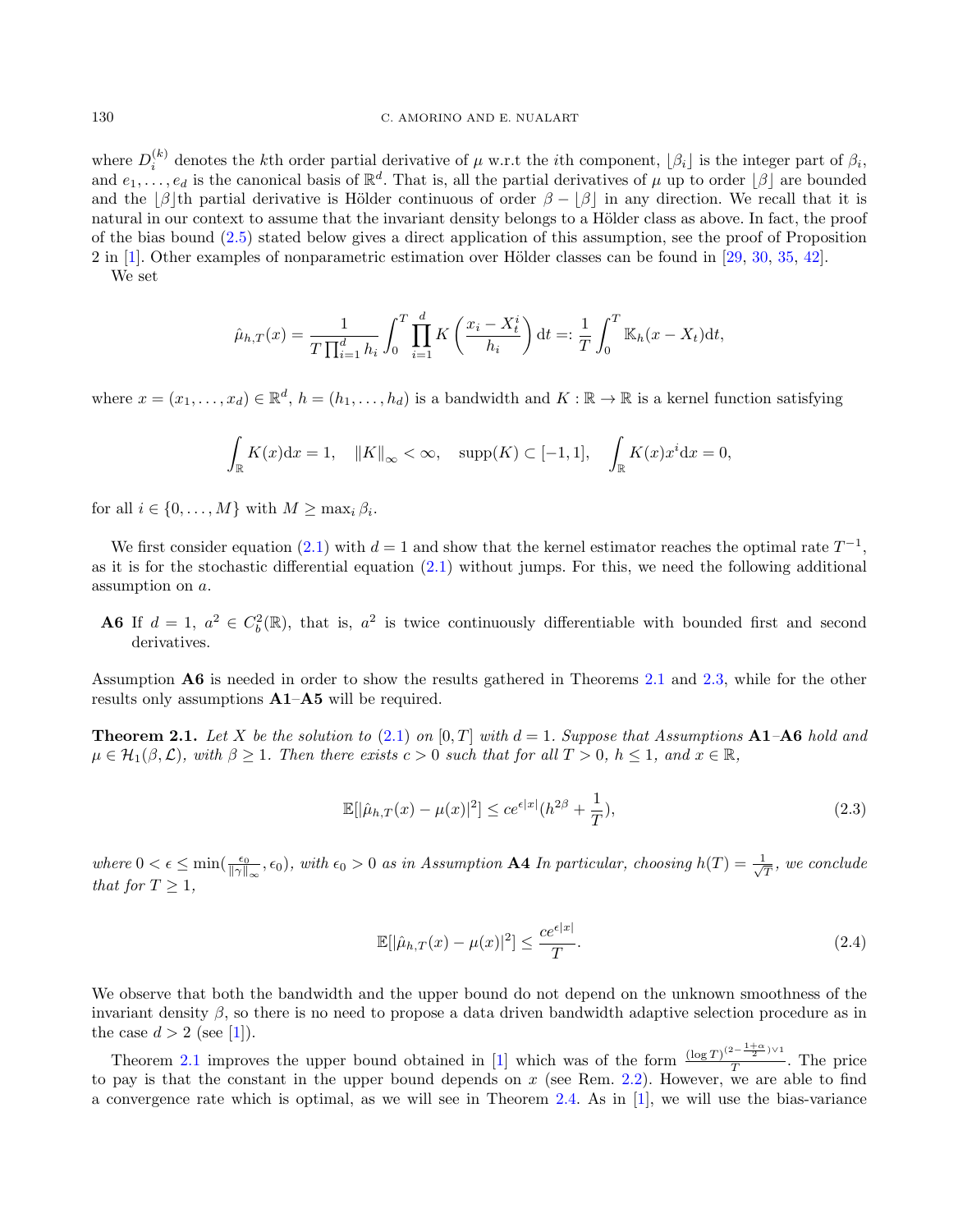<span id="page-5-1"></span>decomposition (see [\[17\]](#page-24-21), Prop. 1)

$$
\mathbb{E}[\left|\hat{\mu}_{h,T}(x) - \mu(x)\right|^2] \leq |\mathbb{E}[\hat{\mu}_{h,T}(x)] - \mu(x)|^2 + \mathbb{E}[\left|\hat{\mu}_{h,T}(x) - \mathbb{E}[\hat{\mu}_{h,T}(x)]\right|^2]
$$
  

$$
\leq c \left(h^{2\beta} + T^{-2} \text{Var}\left(\int_0^T \mathbb{K}(x - X_t) dt\right)\right),
$$
 (2.5)

for some constant  $c > 0$ . For the proof of the bias bound  $ch^{2\beta}$  in the same setting of this paper see the proof of Proposition 2 in [\[1\]](#page-24-2).

Then in [\[1\]](#page-24-2) bounds on the transition semigroup and on the transition density (see [\(2.2\)](#page-3-2) above) give an upper bound for the variance depending on the bandwidth. Here, we use a similar approach as in [\[14,](#page-24-13) [18\]](#page-24-18) to obtain a bandwidth-free rate for the variance of smoothing density estimators (which include the kernel estimator). For Markov diffusions, the sufficient conditions can be decomposed into a local irregularity condition **WCL1** plus an asymptotic independence condition WCL2. There exist two positive integrable functions  $k_1$  and  $k_2$  (defined on R) and  $u_0 > 0$  such that

**WCL1:** 
$$
\sup_{y \in \mathbb{R}} \int_0^{u_0} |g_u(x, y)| \, \mathrm{d}u < k_1(x), \qquad \text{for all } x \in \mathbb{R},
$$
  
**WCL2:** 
$$
\sup_{y \in \mathbb{R}} \int_{u_0}^{\infty} |g_u(x, y)| \, \mathrm{d}u < k_2(x), \qquad \text{for all } x \in \mathbb{R}
$$

where  $g_u(x, y) := \mu(x)p_u(x, y) - \mu(x)\mu(y)$ . In order to show these conditions, some further bounds on the transition density  $p_t(x, y)$  involving partial derivatives are needed (see Lem. [3.1](#page-7-1) below), for which the additional condition A6 is required.

<span id="page-5-2"></span>**Remark 2.2.** The term  $e^{\epsilon|x|}$  that appears in the bounds [\(2.3\)](#page-4-1) and [\(2.4\)](#page-4-2) comes from the fact that we are able to show condition **WCL2** with  $k_2(x) = \mu(x)(1 + f^*(x))$ , where  $f^*$  is the Lyapunov function constructed in [\[1\]](#page-24-2), defined as a  $C^{\infty}$  approximation of  $e^{\epsilon |x|}$  (see the proof of Prop. [3.2\)](#page-8-0). We know that  $\int_{\mathbb{R}} \mu(x) f^*(x) dx < \infty$ , as shown in  $[36]$ , but this is not sufficient as it was in  $[18]$  in order to bound the variance term in  $(2.5)$  since here we are dealing with the kernel estimator. In order to remove the term  $e^{\epsilon |x|}$  an additional assumption would be needed that ensures that  $\sup_{x \in \mathbb{R}} \mu(x) f^*(x) < \infty$ .

As shown in [\[13\]](#page-24-22), conditions WLC1 and WLC2 are also useful to show the asymptotic normality of the kernel density estimator, as proved in the next theorem.

<span id="page-5-0"></span>**Theorem 2.3.** Let X be the solution to [\(2.1\)](#page-3-1) on [0, T] with  $d = 1$ . Suppose that Assumptions A1-A6 hold and  $\mu \in \mathcal{H}_1(\beta, \mathcal{L})$ , with  $\beta \geq 1$ . Consider the bandwidth  $h(T) = (\frac{1}{T})^{\frac{1}{2}-\epsilon}$ , where  $\epsilon \in (0, \frac{1}{2})$ . Then, for any collection  $(x_i)_{1\leq i\leq m}$  of distinct real numbers

<span id="page-5-3"></span>
$$
\sqrt{T}(\hat{\mu}_{h,T}(x_i) - \mathbb{E}[\hat{\mu}_{h,T}(x_i)], 1 \le i \le m) \xrightarrow{\mathcal{D}} N^{(m)}(0, \Sigma^{(m)}) \text{ as } T \to \infty,
$$
\n(2.6)

where

$$
\Sigma^{(m)} := (\sigma(x_i, x_j))_{1 \le i, j \le m}, \qquad \sigma(x_i, x_j) := 2 \int_0^\infty g_u(x_i, x_j) \mathrm{d}u.
$$

Observe that using the choice of  $h(T)=(\frac{1}{T})^{\frac{1}{2}-\epsilon}$ , with  $\epsilon>0$  in the bias bound [\(2.5\)](#page-5-1), we get that for any  $x \in \mathbb{R}$  and  $T \geq 1$ ,

$$
\sqrt{T}|\mathbb{E}[\hat{\mu}_{h,T}(x)] - \mu(x)| \le cT^{-\frac{1}{2}(\beta - 1 - 2\beta\epsilon)}.
$$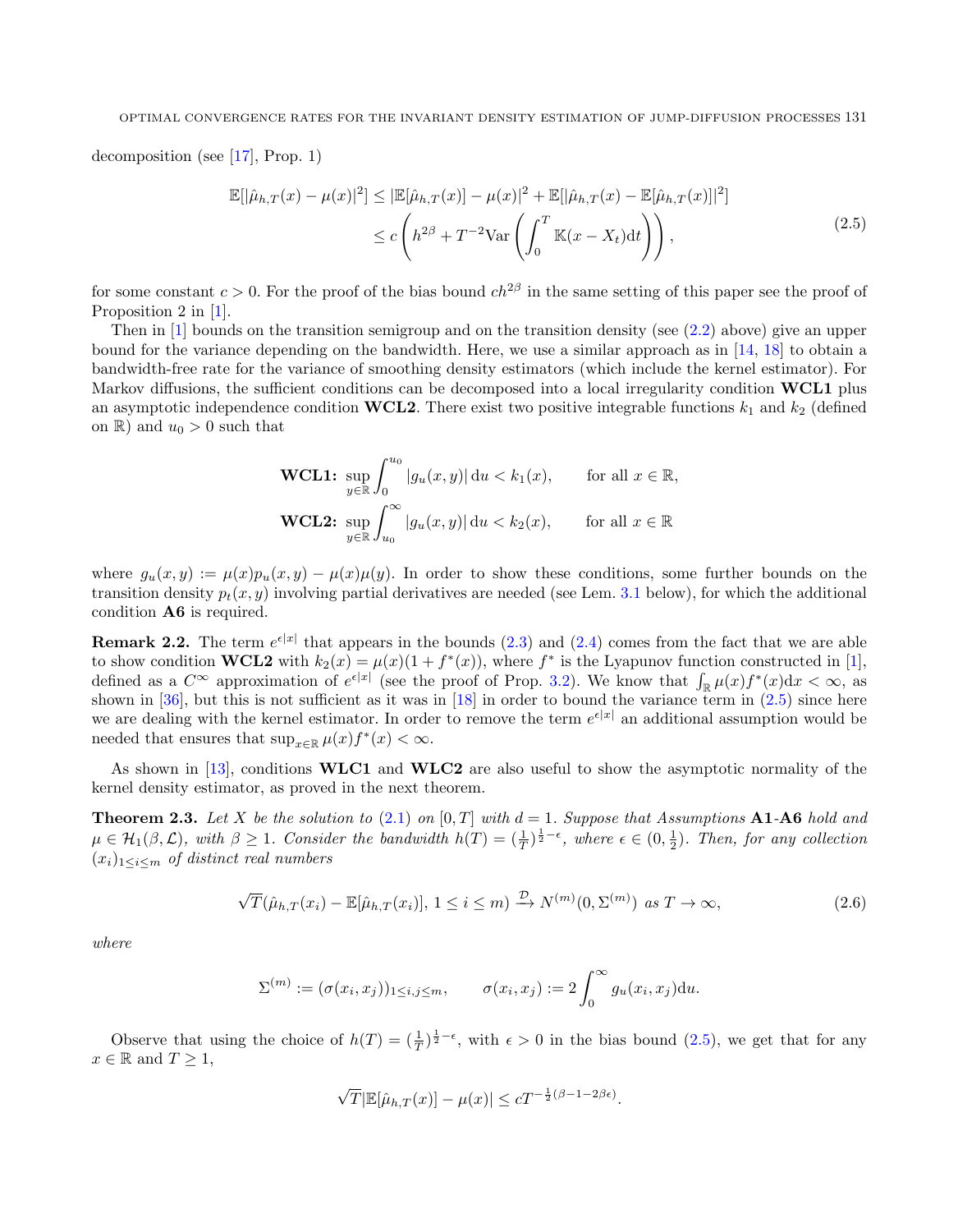Therefore, choosing  $\beta > 1$  and  $\epsilon < \frac{\beta - 1}{2\beta}$  and applying Theorem [2.3,](#page-5-0) we conclude that as  $T \to \infty$ 

$$
\sqrt{T}(\hat{\mu}_{h,T}(x_i) - \mu(x_i), 1 \leq i \leq m) \xrightarrow{\mathcal{D}} N^{(m)}(0, \Sigma^{(m)}).
$$

We are also interested in obtaining lower bounds in dimension  $d \in \{1, 2\}$ . For the computations of the lower bounds we consider the particular case of equation [\(2.1\)](#page-3-1) given by

<span id="page-6-3"></span>
$$
X_t = X_0 + \int_0^t b(X_s)ds + aB_t + \int_0^t \int_{\mathbb{R}_0^d} \gamma z(\nu(ds, dz) - F(z)dzds), \tag{2.7}
$$

where a and  $\gamma$  are  $d \times d$  constant matrices and the rest of terms are as in equation [\(2.1\)](#page-3-1).

We next introduce the following set of drift functions of equation  $(2.7)$ . We say that a bounded and Lipschitz function  $b: \mathbb{R}^d \to \mathbb{R}^d$  belongs to  $\Sigma(\beta, \mathcal{L})$  if the unique invariant density  $\mu_b$  of the solution  $X = (X_t)_{t \geq 0}$  to  $(2.7)$ belongs to  $\mathcal{H}_d(\beta, 2\mathcal{L})$  for some  $\beta, \mathcal{L} \in \mathbb{R}^d$ ,  $\beta_i \geq 1$ ,  $\mathcal{L}_i > 0$ . A detailed description of the set  $\Sigma(\beta, \mathcal{L})$  will be given in Section [4.3,](#page-15-0) where two explicit examples of drift coefficients  $b_0$  and  $b_1$  belonging to  $\Sigma(\beta,\mathcal{L})$  will be introduced.

We denote by  $\mathbb{P}_{h}^{(T)}$  $\mathbf{E}_{b}^{(T)}$  and  $\mathbb{E}_{b}^{(T)}$  $b<sup>{t}</sup>$  the law and expectation of the solution  $(X_t)_{t\in[0,T]}$ . We define the minimax risk at a point  $x \in \mathbb{R}^d$  by

<span id="page-6-0"></span>
$$
\mathcal{R}_T^x(\beta, \mathcal{L}) := \inf_{\tilde{\mu}_T} \mathcal{R}(\tilde{\mu}_T(x)) := \inf_{\tilde{\mu}_T} \sup_{b \in \Sigma(\beta, \mathcal{L})} \mathbb{E}_b^{(T)}[(\tilde{\mu}_T(x) - \mu_b(x))^2],\tag{2.8}
$$

where the infimum is taken on all possible estimators of the invariant density.

The following lower bounds hold true.

<span id="page-6-1"></span>**Theorem 2.4.** Let X be the solution to [\(2.7\)](#page-6-3) on [0, T] with  $d = 1$ . Suppose that Assumptions A1–A5 hold, that  $\int_{\mathbb{R}} F(z) dz < \infty$  and that  $\mu_b \in \mathcal{H}_1(\beta, \mathcal{L})$ , with  $\beta \geq 1$ . Then, there exists  $T_0 > 0$  and  $c > 0$  such that, for all  $T \geq T_0$ ,

$$
\inf_{x \in \mathbb{R}} \mathcal{R}_T^x(\beta, \mathcal{L}) \ge \frac{c}{T}.
$$

<span id="page-6-2"></span>**Theorem 2.5.** Let X be the solution to [\(2.7\)](#page-6-3) on [0, T] with  $d = 2$ . Suppose that Assumptions A1–A5 hold, that  $\int_{\mathbb{R}^2} F(z) dz < \infty$  and that  $\mu_b \in \mathcal{H}_2(\beta, \mathcal{L})$ , with  $\beta_i \geq 1$  for  $i = 1, 2$ . Assume that for all  $i \in \{1, 2\}$  and  $j \neq i$ ,

<span id="page-6-4"></span>
$$
|(aa^T)_{ij}(aa^T)_{jj}^{-1}| \le \frac{1}{2}.\tag{2.9}
$$

Then, there exists  $T_0 > 0$  and  $c > 0$  such that, for  $T \geq T_0$ ,

$$
\inf_{\tilde{\mu}_T} \sup_{b \in \Sigma(\beta,\mathcal{L})} \mathbb{E}_b^{(T)} \left[ \sup_{x \in \mathbb{R}^2} (\tilde{\mu}_T(x) - \mu_b(x))^2 \right] \geq c \frac{\log T}{T}.
$$

Recall for these two theorems, a and  $\gamma$  are  $d \times d$  constant matrices. In this case, when  $d = 1$ , Assumption A1 is equivalent to say that  $a \neq 0$  and  $\gamma > 0$ , while when  $d = 2$ , it is equivalent to say that  $det(a) \neq 0$  and  $\det(\gamma) > 0$ . Moreover, hypotheses **A3–A5** imply that the unique solution to equation [\(2.7\)](#page-6-3) admits a unique invariant measure  $\pi_b$ , which we assume has a density  $\mu_b$  with respect to the Lebesgue measure, as before.

Comparing these lower bounds with the upper bound of Theorem [2.1](#page-4-0) for the case  $d = 1$  and Proposition 4 in [\[1\]](#page-24-2) for the two-dimensional case, we conclude that the convergence rate  $\{\frac{1}{T}, \frac{\log T}{T}\}\$  are the best possible for the estimation of the invariant density in dimension  $d \in \{1, 2\}.$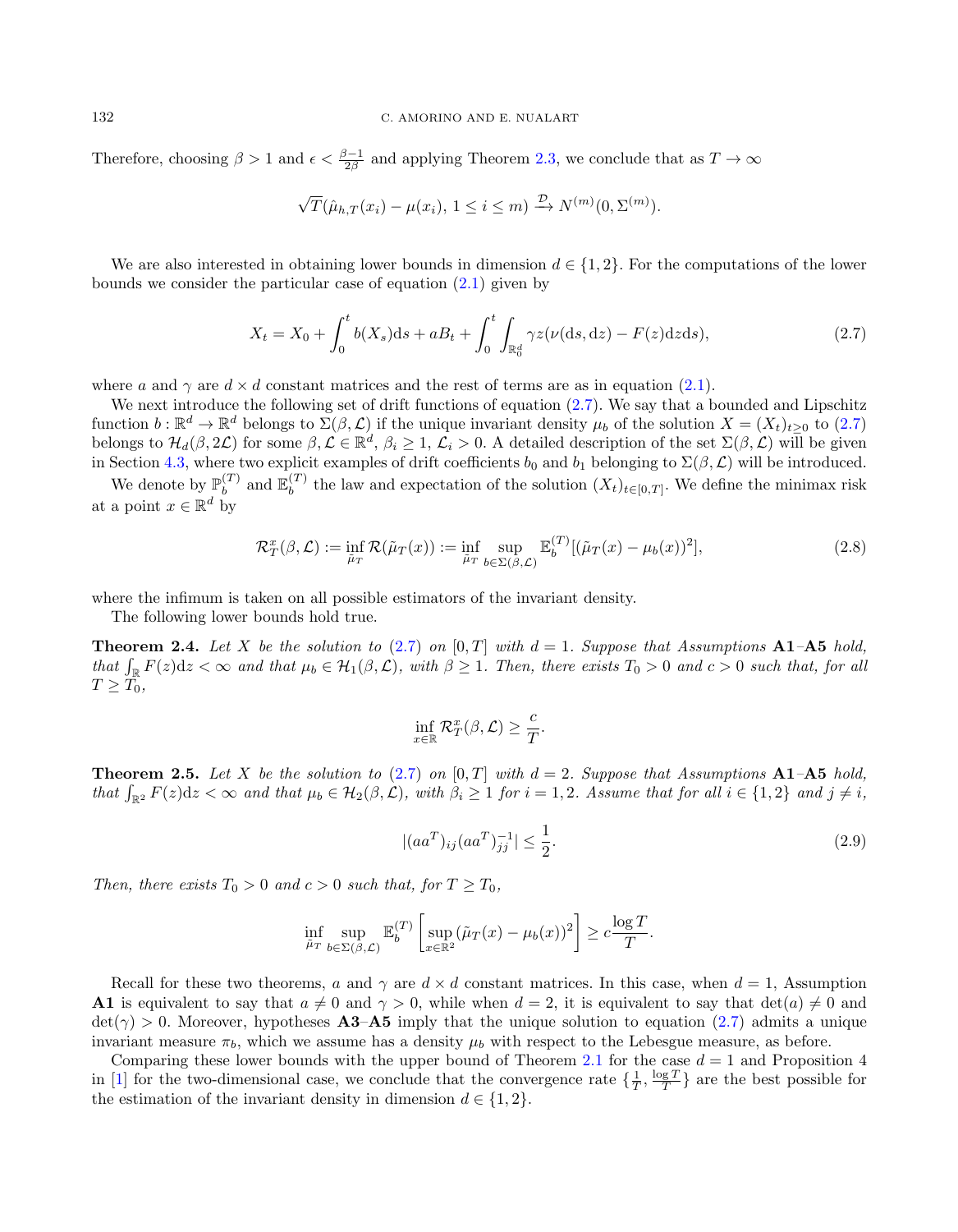OPTIMAL CONVERGENCE RATES FOR THE INVARIANT DENSITY ESTIMATION OF JUMP-DIFFUSION PROCESSES 133

The proof of Theorem [2.4](#page-6-1) follows along the same lines as that of Theorem 2 in [\[2\]](#page-24-4), where a lower bound for the estimation of the invariant density for the solution to  $(2.7)$  for  $d > 3$  is obtained. The proof is based on the two hypotheses method, explained for example in Section 2.3 of [\[43\]](#page-25-11). However, this method does not work for the two-dimensional case as explained in Remark [4.2](#page-18-0) below. Instead, we use the Kullback's version of the finite number of hypotheses method as stated in Lemma C.1 of [\[41\]](#page-25-17), see Lemma [3.4](#page-11-0) below. Observe that this method gives a slightly weaker lower bound as we get a  $\sup_x$  inside the expectation, while the method in [\[2\]](#page-24-4) provides an  $\inf_x$  outside the expectation.

# 3. Preliminary results

<span id="page-7-0"></span>The proof of Theorems [2.1](#page-4-0) and [2.3](#page-5-0) will use the following bounds on the transition density.

<span id="page-7-1"></span>**Lemma 3.1.** Let X be the solution to [\(2.1\)](#page-3-1) on [0, T] with  $d = 1$ . Suppose that Assumptions **A1–A6** hold. Then, there exist jointly continuous processes Z, A and B on  $\mathbb{R}_+ \times \mathbb{R}^2$  such that for all  $t \geq 0$  and  $x, y \in \mathbb{R}$ ,

<span id="page-7-2"></span>
$$
p_t(x, y) = Z_t(x, y) + A_t(x, y) + B_t(x, y)
$$
\n(3.1)

satisfying that for all  $T > 0$ , there exist  $c > 0$  and  $\lambda > 0$  such that for any  $x, y \in \mathbb{R}$  and  $t \in [0, T]$ 

<span id="page-7-3"></span>
$$
\left| \frac{\partial^2}{\partial y^2} Z_t(x, y) \right| \le c \, t^{-3/2} e^{-\lambda \frac{|y - x|^2}{t}},\tag{3.2}
$$

<span id="page-7-4"></span>
$$
|A_t(x,y)| \le c \left( t^{3/2} (|y-x| + \sqrt{t})^{-1-\alpha} + e^{-\lambda \frac{|y-z|^2}{t}} \right),\tag{3.3}
$$

and

<span id="page-7-5"></span>
$$
|B_t(x,y)| \le c\left(1 + t^{2-\alpha/2}\right)(|y-x| + \sqrt{t})^{-1-\alpha}.
$$
\n(3.4)

*Proof.* By Duhamel's formula (1.12) of [\[15\]](#page-24-23), the transition density of the solution to [\(2.1\)](#page-3-1) satisfies that for all  $t \geq 0$  and  $x, y \in \mathbb{R}$ ,

$$
p_t(x, y) = Z_t(x, y) + A_t(x, y) + B_t(x, y)
$$

where  $Z_t(x, y)$  is the transition density of the solution to [\(2.1\)](#page-3-1) with  $b = \gamma = 0$ , and  $A_t$  and  $B_t$  are defined as follows

$$
A_t(x,y) := \int_0^t \int_{\mathbb{R}} p_r(x,z) b(z) \frac{\partial}{\partial z} Z_{t-r}(z,y) dz dr,
$$

and

$$
B_t(x,y) := \int_0^t \int_{\mathbb{R}} p_r(x,z) \int_{\mathbb{R}} (Z_{t-r}(z+\xi,y) - Z_{t-r}(z,y)) - \mathbf{1}_{|\xi| \le 1} \xi \frac{\partial}{\partial z} Z_{t-r}(z,y)) \frac{k(z,\xi)}{|\xi|^{1+\alpha}} d\xi dz dr,
$$

where  $k(z,\xi) = \frac{1}{\gamma(z)} |\xi|^{1+\alpha} F(\frac{\xi}{\gamma(z)})$ . This shows the decomposition formula [\(3.1\)](#page-7-2).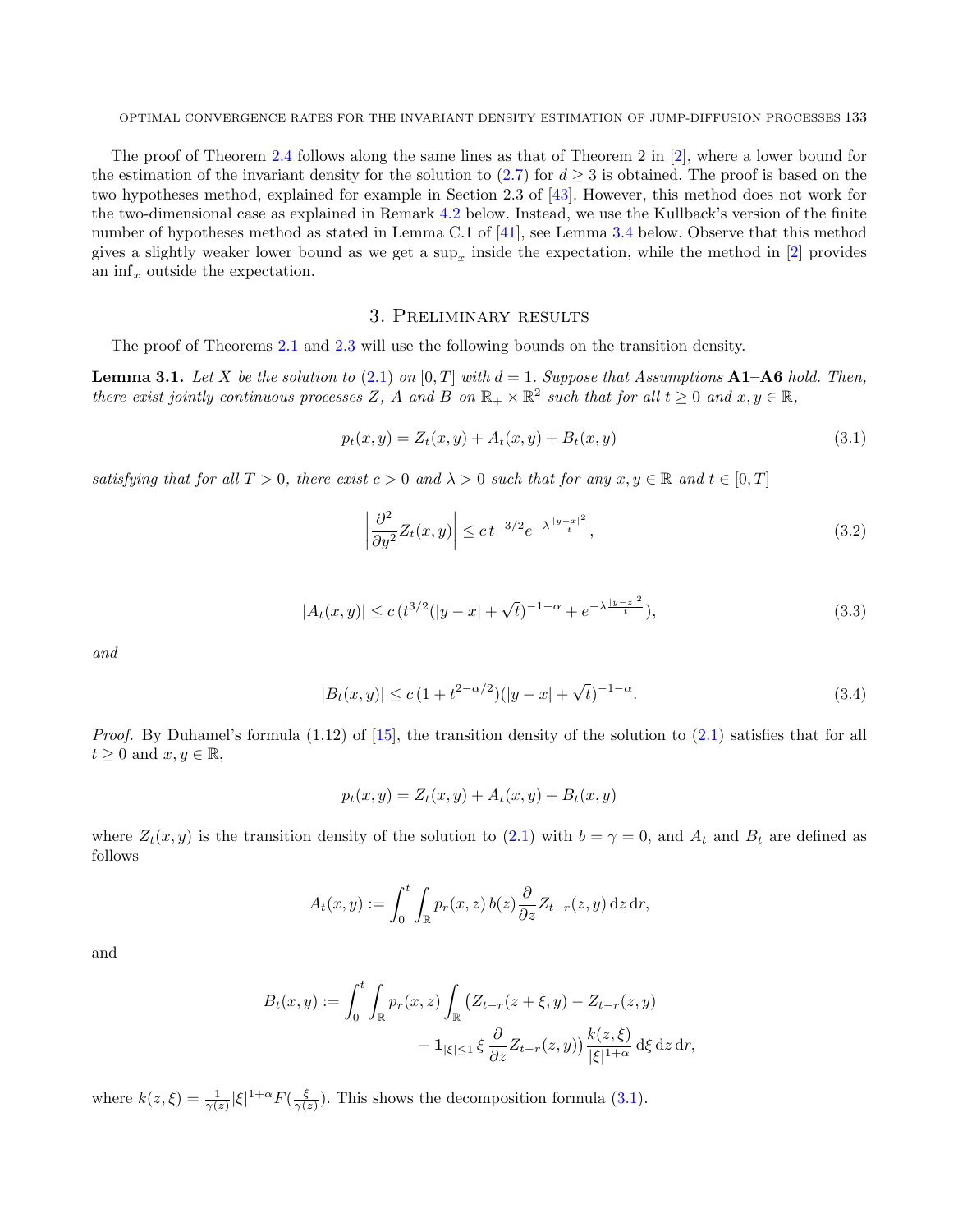By (6.1) in Theorem 7 of [\[26\]](#page-24-24), using the fact that  $a^2$  is bounded together with **A6**, we have that for all  $T > 0$ , there exist  $c, \lambda > 0$  such that for all  $x, y \in \mathbb{R}$  and  $t \in [0, T]$ 

$$
\left|\frac{\partial^2}{\partial y^2}Z_t(x,y)\right| \le ct^{-3/2}e^{-\lambda\frac{|y-x|^2}{t}},
$$

(which proves [\(3.2\)](#page-7-3)) and

<span id="page-8-1"></span>
$$
\left| \frac{\partial}{\partial x} Z_t(x, y) \right| \le c \, t^{-1} e^{-\lambda \frac{|y - x|^2}{t}}. \tag{3.5}
$$

In particular, using  $(3.5)$  and the fact that b is bounded, we get that

$$
|A_t(x,y)| \le c \int_0^t \int_{\mathbb{R}} p_r(x,z)(t-r)^{-1} e^{-\lambda \frac{|y-z|^2}{t-r}} dz dr.
$$

Moreover, using [\(2.2\)](#page-3-2) together with (2.6) and (2.8) of [\[15\]](#page-24-23) with  $\gamma_1 = -1$  and  $\gamma_2 = 2$ , and  $\gamma_1 = 0$  and  $\gamma_2 = -1$ , respectively, we conclude that [\(3.3\)](#page-7-4) holds true.

On the other hand, appealing to Corollary 2.4(i) of [\[15\]](#page-24-23), from hypotheses  $\mathbf{A1}$ ,  $\mathbf{A3}$  and  $\mathbf{A5}$ , we get that for all  $T > 0$ , there exists  $c > 0$  such that for all  $x, y \in \mathbb{R}$  and  $t \in [0, T]$ ,

$$
|B_t(x,y)| \le c \int_0^t \int_{\mathbb{R}} p_r(x,z) (|y-z| + \sqrt{t-r})^{-1-\alpha} dz dr.
$$

Finally, using again [\(2.2\)](#page-3-2) together with (2.5) and (2.6) of [\[15\]](#page-24-23) with  $\gamma_1 = 0$  and  $\gamma_2 = 2$ , and  $\gamma_1 = 0$  and  $\gamma_2 = 0$ , respectively, we obtain [\(3.4\)](#page-7-5).

The proof of the Lemma is completed.

The key point of the proof of Theorem [2.1](#page-4-0) consists in showing that conditions **WCL1** and **WCL2** hold true, which is proved in the next proposition.

<span id="page-8-0"></span>**Proposition 3.2.** Let X be the solution to [\(2.1\)](#page-3-1) on [0, T] with  $d = 1$ . Suppose that Assumptions A1-A6 hold. Then, conditions WCL1 and WCL2 are satisfied.

*Proof.* We start considering **WCL1**. The density estimate  $(2.2)$  yields

$$
p_t(x,y) \le ct^{-\frac{1}{2}} + \tilde{c}t^{\frac{1-\alpha}{2}} \le \bar{c}t^{-\frac{1}{2}} \qquad 0 < t \le 2,\tag{3.6}
$$

which combined with  $\sup_{y\in\mathbb{R}} \mu(y) < \infty$  gives WCL1 with  $k_1(x) = \mu(x)$  and  $u_0 = 2$ . In order to show WCL2, we set  $\varphi(\xi) := \mathbb{E}[\exp(i\xi X_t)]$  and  $\varphi_x(\xi, t) := \mathbb{E}[\exp(i\xi X_t)|X_0 = x]$  and we claim that there exists  $\hat{c} > 0$  such that for all  $\xi \in \mathbb{R}$ ,

<span id="page-8-2"></span>
$$
|\varphi(\xi)| \le \hat{c}(1 + |\xi|)^{-2}.\tag{3.7}
$$

Moreover, there exists  $\tilde{c} > 0$ , such that for all  $t \geq 2$ ,  $x \in \mathbb{R}$ , and  $\xi \in \mathbb{R}$ ,

<span id="page-8-3"></span>
$$
|\varphi_x(\xi, t)| \le \tilde{c} (1 + |\xi|)^{-2}.\tag{3.8}
$$

 $\Box$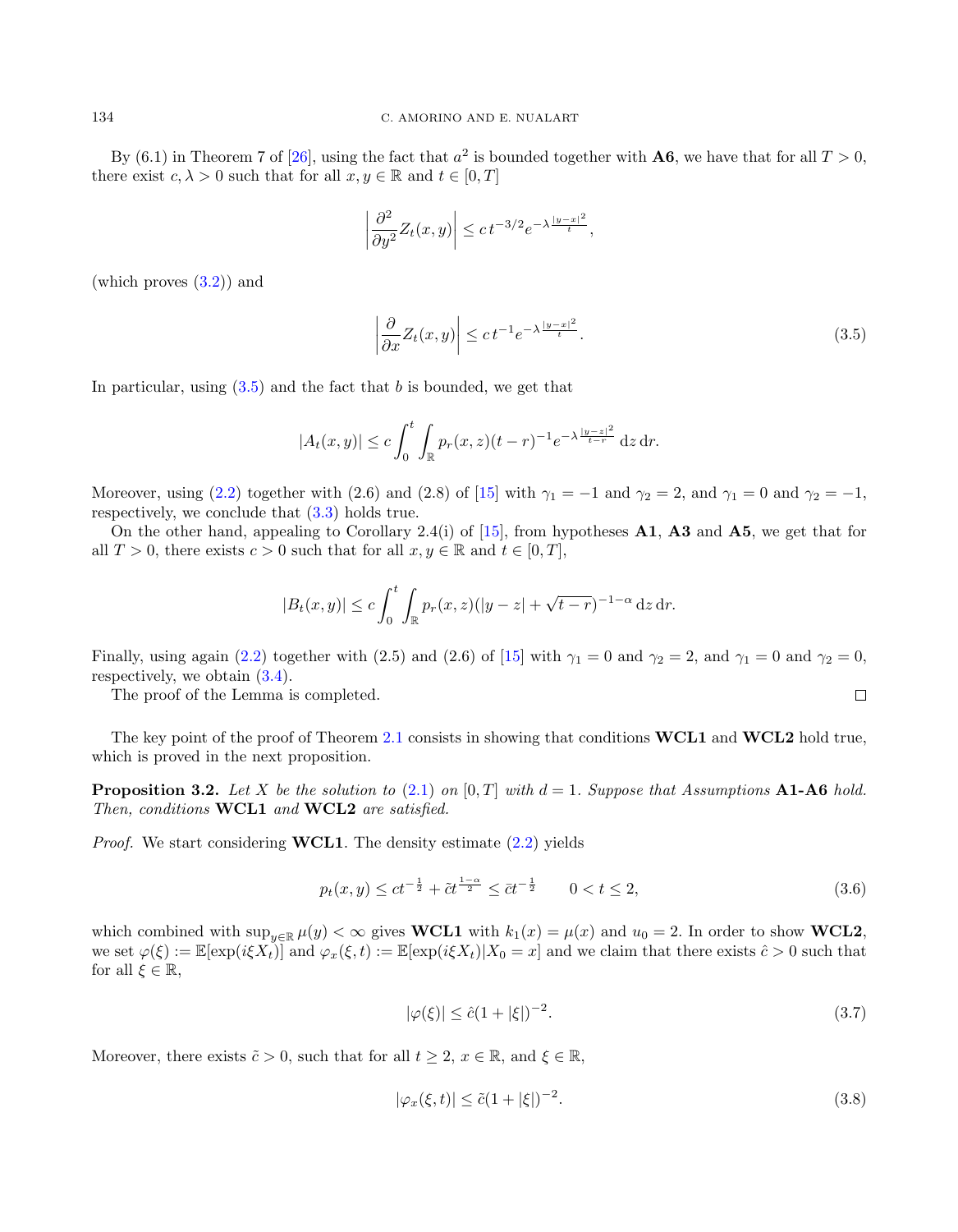Recall from Lemma 2 in [\[1\]](#page-24-2) and its proof that the process X is exponentially  $\beta$ -mixing and there exists  $\rho > 0$ such that for all  $x \in \mathbb{R}$  and  $t > 0$ ,

<span id="page-9-0"></span>
$$
||P_t(x, \cdot) - \mu(\cdot)||_{TV} \le (1 + f^*(x))e^{-\rho t},\tag{3.9}
$$

where  $(P_t)_{t\in\mathbb{R}}$  is the transition semigroup of our process  $X$ ,  $\|\cdot\|_{TV}$  is the total variation norm and  $f^*(x)$  is a Lyapounov function. Specifically,  $f^*(x)$  is defined as  $e^{\epsilon|x|}$  for  $|x| \geq 1$ , with  $\epsilon \leq \min(\frac{\epsilon_0}{\|\gamma\|_{\infty}}, \epsilon_0)$   $(\epsilon_0 > 0$  as in Asm. **A4**). In order to avoid any regularity problem in 0,  $f^*$  is introduced as piecewise function. For  $|x| < 1$  it is defined as a  $C^{\infty}$  approximation of  $e^{\epsilon |x|}$ , such that  $f^*$  is  $C^{\infty}$  on  $\mathbb{R}$ .

We now prove that inequalities  $(3.7)$ ,  $(3.8)$  and  $(3.9)$  imply **WCL2**. Using the inverse Fourier transform, we have

$$
2\pi(p_t(x,y) - \mu(y)) = \int_{\mathbb{R}} \exp(-i\xi y)(\varphi_x(\xi, t) - \varphi(t))\mathrm{d}\xi.
$$

Then, using  $(3.7)$  and  $(3.8)$  we get, for  $t > 2$ ,

$$
2\pi|p_t(x,y)-\mu(y)| \leq 2(\tilde{c}+\hat{c})^{\frac{p-1}{p}}(\sup_{\xi\in\mathbb{R}}|\varphi_x(\xi,t)-\varphi(\xi)|)^{\frac{1}{p}}\int_{\mathbb{R}^+}(1+\xi)^{-2\frac{p-1}{p}}d\xi,
$$

where we have used that  $1 = \frac{1}{p} + \frac{p-1}{p}$ . We can choose  $p > 2$ , so that  $2\frac{p-1}{p} > 1$ . We get that there exists a finite constant c such that, for all  $t \geq 2$  and  $x, y \in \mathbb{R}$ ,

$$
|g_t(x,y)| = \mu(x)|p_t(x,y) - \mu(y)| \leq c\mu(x) \left(\sup_{\xi \in \mathbb{R}} |\varphi_x(\xi, t) - \varphi(\xi)|\right)^{\frac{1}{p}},
$$

where we observe that the right hand side is independent of  $y$ . By using the fact that

$$
\sup_{\lambda \in \mathbb{R}} |\varphi_x(\lambda, t) - \varphi(\lambda)| \le ||P_t(x, \cdot) - \mu(\cdot)||_{TV}
$$

together with [\(3.9\)](#page-9-0) we obtain that there exist  $c > 0$  and  $\rho > 0$  such that for all  $x, y \in \mathbb{R}$  and  $t \geq 2$ ,

$$
|g_t(x, y)| \le c\mu(x)(1 + f^*(x))e^{-\rho t},
$$

as  $f^*$  is positive, and so

$$
\sup_{y \in \mathbb{R}} \int_2^\infty |g_t(x, y)| \, \mathrm{d}t \le c\mu(x) (1 + f^*(x)) \int_2^\infty e^{-\rho t} \, \mathrm{d}t,
$$

which implies **WCL2** with  $k_2(x) = c\mu(x)(1 + f^*(x)).$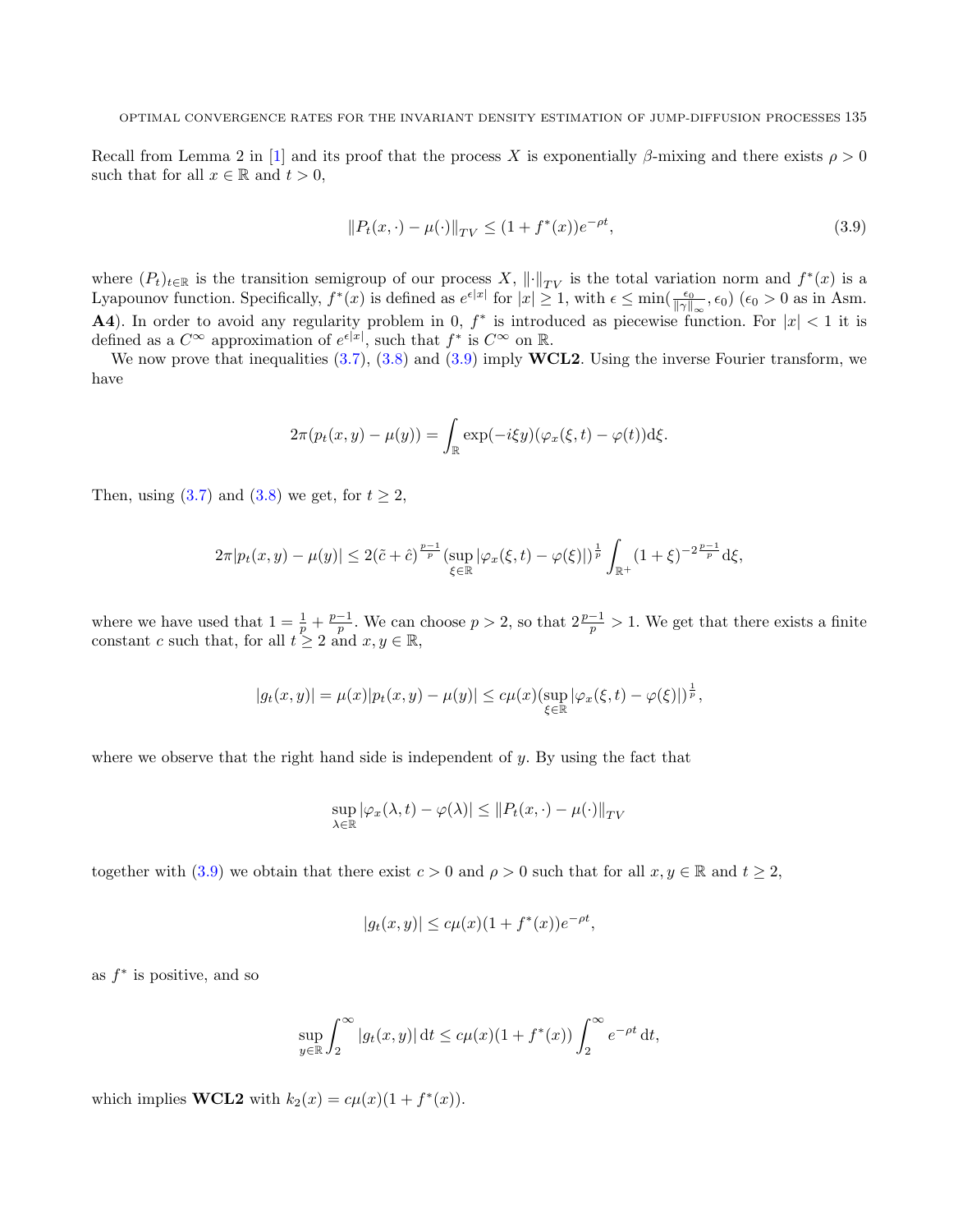We are left to show  $(3.7)$  and  $(3.8)$ . We start showing  $(3.8)$ . Using  $(3.1)$  and integrating by parts yields

$$
\begin{aligned}\n|\varphi_x(\xi, t)| &= \left| \int_{\mathbb{R}} \exp(i\xi y) p_t(x, y) dy \right| \\
&= \left| \int_{\mathbb{R}} \int_{\mathbb{R}} \exp(i\xi y) p_{t-1}(x, z) p_1(z, y) dy dz \right| \\
&= \left| \int_{\mathbb{R}} \int_{\mathbb{R}} \exp(i\xi y) p_{t-1}(x, z) (Z_1(z, y) + A_1(z, y) + B_1(z, y)) dy dz \right| \\
&\leq |\xi|^{-2} \int_{\mathbb{R}} \int_{\mathbb{R}} p_{t-1}(x, z) \left| \frac{\partial^2}{\partial y^2} Z_1(z, y) \right| dy dz \\
&+ \int_{\mathbb{R}} \int_{\mathbb{R}} p_{t-1}(x, z) |A_1(z, y)| dy dz + \int_{\mathbb{R}} \int_{\mathbb{R}} p_{t-1}(x, z) |B_1(z, y)| dy dz \\
&=: |\xi|^{-2} (I_1 + I_2 + I_3).\n\end{aligned}
$$

Appealing to [\(3.2\)](#page-7-3), we obtain that

$$
I_1 \le c \int_{\mathbb{R}} \int_{\mathbb{R}} p_{t-1}(x, z) e^{-\lambda |y-z|^2} dy dz = c,
$$

where c is independent of t and x as  $\int_{\mathbb{R}} p_{t-1}(x, z) dz = 1$ . Using [\(3.3\)](#page-7-4), we get that

$$
I_2 \le c \int_{\mathbb{R}} \int_{\mathbb{R}} p_{t-1}(x, z)(|y - z| + 1)^{-1-\alpha} + e^{-\lambda |y - z|^2}) dy dz = c,
$$

as the dy integral is finite since  $\alpha \in (0, 2)$ . Similarly, by  $(3.4)$ ,

$$
I_3 \le c \int_{\mathbb{R}} \int_{\mathbb{R}} p_{t-1}(x, z) (|y - x| + 1)^{-1-\alpha} dy dz \le c.
$$

Thus, we have proved that  $|\varphi_x(\xi, t)| \leq c|\xi|^{-2}$ . Since  $|\varphi_x(\xi, t)| \leq 1$ , this implies [\(3.8\)](#page-8-3). Similarly,

$$
|\varphi(\xi)| = \left| \int_{\mathbb{R}} \exp(i\xi y) \mu(y) dy \right|
$$
  
\n
$$
\leq \left| \int_{\mathbb{R}} \int_{\mathbb{R}} \exp(i\xi y) \mu(z) Z_1(z, y) dy dz \right|
$$
  
\n
$$
+ \int_{\mathbb{R}} \int_{\mathbb{R}} \mu(z) |A_1(z, y)| dy dz + \int_{\mathbb{R}} \int_{\mathbb{R}} \mu(z) |B_1(z, y)| dy dz
$$
  
\n
$$
\leq |\xi|^{-2} \int_{\mathbb{R}} \int_{\mathbb{R}} \mu(z) \left| \frac{\partial^2}{\partial y^2} Z_1(z, y) \right| dy dz
$$
  
\n
$$
+ \int_{\mathbb{R}} \int_{\mathbb{R}} \mu(z) |A_1(z, y)| dy dz + \int_{\mathbb{R}} \int_{\mathbb{R}} \mu(z) |B_1(z, y)| dy dz
$$
  
\n
$$
\leq c |\xi|^{-2},
$$

which implies [\(3.8\)](#page-8-3) since  $|\varphi(\xi)| \leq 1$ . The proof of the proposition is now completed.

Theorem [2.3](#page-5-0) is an application of the following central limit theorem for discrete stationary sequences. Let  $Y_n = (Y_{n,i}, i \in \mathbb{Z})$ ,  $n \geq 1$  be a sequence of strictly stationary discrete time  $\mathbb{R}^m$  valued random process. We define

 $\Box$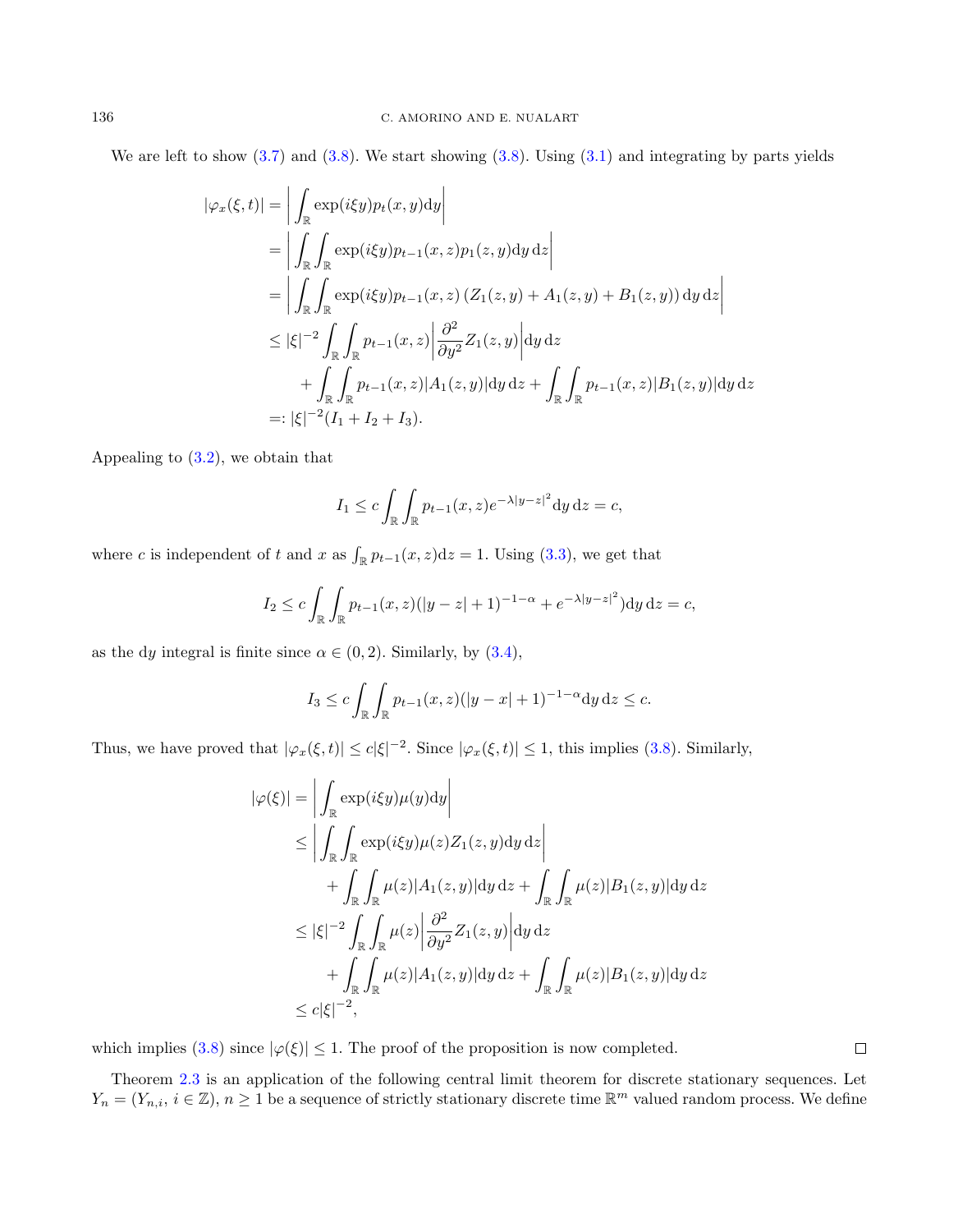the  $\alpha$ -mixing coefficient of  $Y_n$  by

$$
\alpha_{n,k} := \sup_{A \in \sigma(Y_{n,i}, i \le 0), \ B \in \sigma(Y_{n,i}, i \ge k)} (\mathbb{P}(A \cap B) - \mathbb{P}(A)\mathbb{P}(B))
$$

and we set  $\alpha_k := \sup_{n \geq 1} \alpha_{n,k}$  (see also Sect. 1 in [\[25\]](#page-24-25)). We denote by  $Y^{(r)}$  the r-th component of an m dimensional random vector Y.

<span id="page-11-1"></span>**Theorem 3.3** (Thm. 1.1 [\[13\]](#page-24-22)). Assume that

- (i)  $\mathbb{E}[Y_{n,i}^{(r)}] = 0$  and  $|Y_{n,i}^{(r)}| \leq M_n$  for every  $n \geq 1$ ,  $i \geq 1$  and  $1 \leq r \leq m$ , where  $M_n$  is a constant depending only on n.
- (ii)

$$
\sup_{i\geq 1, 1\leq r\leq m}\mathbb{E}[(Y_{n,i}^{(r)})^2]<\infty.
$$

(iii) For every  $1 \le r, s \le m$  and for every sequence  $b_n \to \infty$  such that  $b_n \le n$  for every  $n \ge 1$ , we have

$$
\lim_{n \to \infty} \frac{1}{b_n} \mathbb{E}\left[\sum_{i=1}^{b_n} Y_{n,i}^{(r)} \sum_{j=1}^{b_n} Y_{n,j}^{(s)}\right] = \sigma_{r,s}.
$$

(iv) There exists  $\gamma_0 \in (1, \infty)$  such that  $\sum_{k \geq 1} k \alpha_k^{\frac{\gamma_0 - 1}{\gamma_0}} < \infty$ .

(v) For some constant  $c > 0$  and for every  $n \ge 1$ ,  $M_n \le cn^{\frac{\gamma_0^2}{(3\gamma_0 - 1)(2\gamma_0)}}$  $\frac{1}{(3\gamma_0-1)(2\gamma_0-1)}$ .

Then,

$$
\frac{\sum_{i=1}^n Y_{n,i}}{\sqrt{n}} \xrightarrow{\mathcal{D}} N(0,\Sigma) \quad \text{as } n \to \infty,
$$

where  $\Sigma = (\sigma_{r,s})_{1 \leq r,s \leq m}$ .

The proof of Theorem [2.5](#page-6-2) is based on the following Kullback version of the main theorem on lower bounds in [\[43\]](#page-25-11), see Lemma C.1 of [\[41\]](#page-25-17):

<span id="page-11-0"></span>**Lemma 3.4.** Fix  $\beta, \mathcal{L} \in (0,\infty)^2$  and assume that there exists  $f_0 \in \mathcal{H}_2(\beta,\mathcal{L})$  and a finite set  $J_T$  such that one can find  $\{f_j, j \in J_T\} \subset \mathcal{H}_2(\beta, \mathcal{L})$  satisfying

$$
\|f_j - f_k\|_{\infty} \ge 2\psi > 0 \qquad \forall j \neq k \in J_T. \tag{3.10}
$$

Moreover, denoting  $\mathbb{P}_j^{(T)}$  the probability measure associated with  $f_j$ ,  $\forall j \in J_T$ ,  $\mathbb{P}_j^{(T)} \ll \mathbb{P}_0^{(T)}$  and

$$
\frac{1}{|J_T|} \sum_{j \in J_T} KL(\mathbb{P}_j^{(T)}, \mathbb{P}_0^{(T)}) = \frac{1}{|J_T|} \sum_{j \in J_T} \mathbb{E}_j^{(T)} \left[ \log \left( \frac{d\mathbb{P}_j^{(T)}}{d\mathbb{P}_0^{(T)}} (X^T) \right) \right] \le \delta \log(|J_T|)
$$
(3.11)

for some  $\delta \in (0, \frac{1}{8})$ . Then, for  $q > 0$ , we have

$$
\inf_{\tilde{\mu}_T} \sup_{\mu_b \in \mathcal{H}_2(\beta, \mathcal{L})} (\mathbb{E}_b^{(T)} [\psi^{-q} \|\tilde{\mu}_T - \mu_b\|_{\infty}^q])^{1/q} \ge c(\delta) > 0,
$$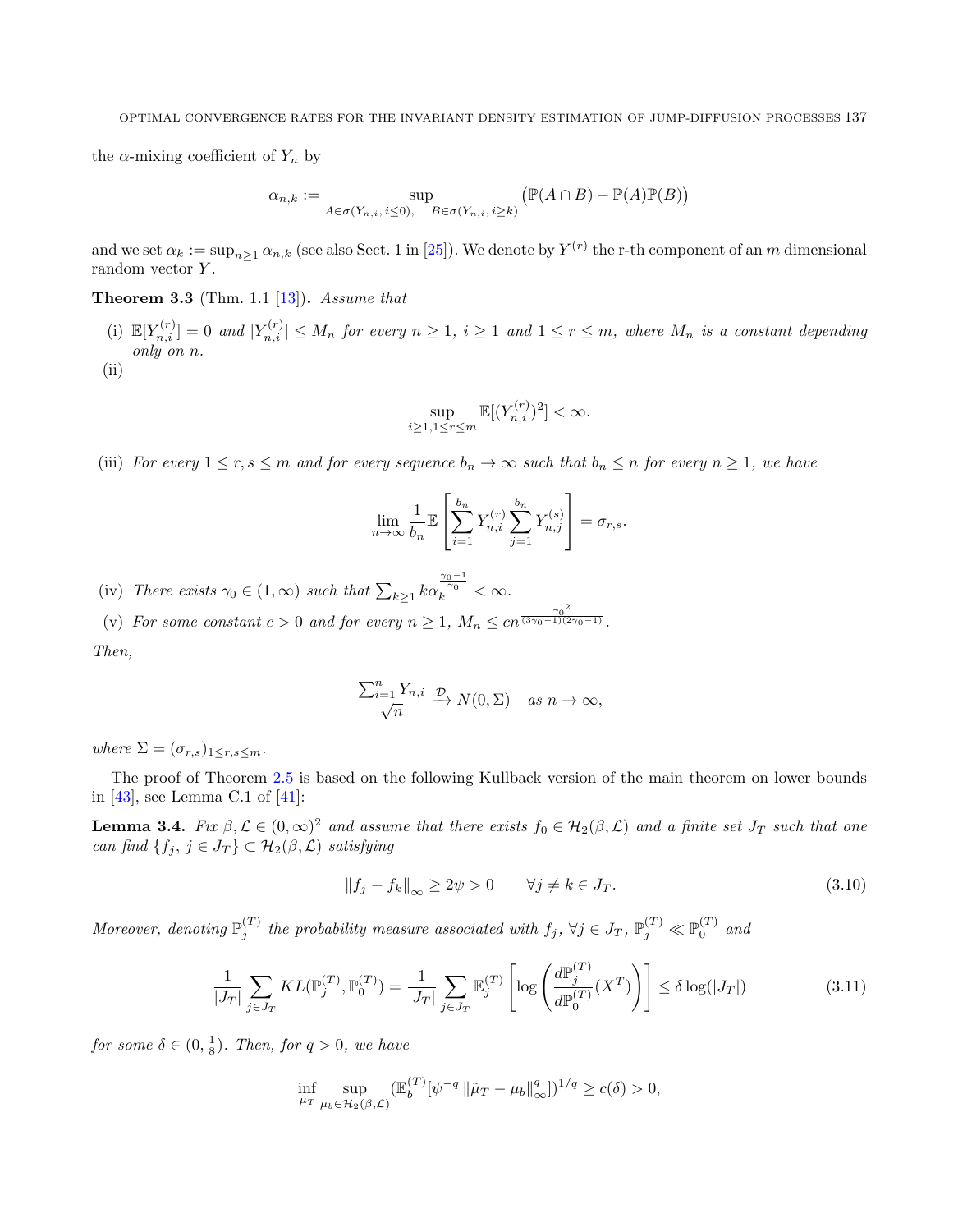where the infimum is taken over all the possible estimators  $\tilde{\mu}_T$  of  $\mu_b$ .

# 4. Proof of the main results

## <span id="page-12-1"></span><span id="page-12-0"></span>4.1. Proof of Theorem [2.1](#page-4-0)

By the symmetry of the covariance operator and the stationarity of the process,

$$
T \operatorname{Var}(\hat{\mu}_{h,T}(x)) = \frac{1}{T} \int_0^T \int_0^T \operatorname{Cov}(\mathbb{K}_h(x - X_t), \mathbb{K}_h(x - X_s)) \mathrm{d} s \, \mathrm{d} t
$$
  
\n
$$
= \frac{2}{T} \int_0^T (T - u) \operatorname{Cov}(\mathbb{K}_h(x - X_u), \mathbb{K}_h(x - X_0)) \mathrm{d} u
$$
  
\n
$$
= 2 \int_0^T (1 - \frac{u}{T}) \int_{\mathbb{R}} \int_{\mathbb{R}} \mathbb{K}_h(x - y) \mathbb{K}_h(x - z) g_u(y, z) \mathrm{d} y \, \mathrm{d} z \, \mathrm{d} u
$$
  
\n
$$
\leq \int_{\mathbb{R}} |\mathbb{K}_h(x - y)| \sup_{z \in \mathbb{R}} \int_0^\infty |g_u(y, z)| \mathrm{d} u \, \mathrm{d} y \int_{\mathbb{R}} |\mathbb{K}_h(x - z)| \mathrm{d} z.
$$

In the proof of Proposition [3.2](#page-8-0) we have shown that

$$
\sup_{z \in \mathbb{R}} \int_0^\infty |g_u(y, z)| \mathrm{d}u \le c(1 + \mu(y)(1 + f^*(y))).
$$

It follows that

$$
T \text{Var}(\hat{\mu}_{h,T}(x)) \le c \int_{\mathbb{R}} |\mathbb{K}_h(x-y)| (1+\mu(y)(1+f^*(y))) \, dy,
$$

since, by the definition of the kernel function,

$$
\int_{\mathbb{R}} |\mathbb{K}_{h}(x-z)| dz = \int_{x-h}^{x+h} |\mathbb{K}_{h}(x-z)| dz \leq ||\mathbb{K}_{h}||_{\infty} h \leq \frac{||K||_{\infty}}{h} h = ||K||_{\infty}.
$$

Then, by the definition of  $\mathbb{K}_h$ , we get that

$$
\int_{\mathbb{R}} |\mathbb{K}_h(x - y)|(1 + \mu(y)(1 + f^*(y))) \mathrm{d}y
$$
\n
$$
= \frac{1}{h} \int_{x - h}^{x + h} |K(\frac{x - y}{h})|(1 + \mu(y)(1 + f^*(y))) \mathrm{d}y
$$
\n
$$
\leq ||K||_{\infty} \int_{-1}^{1} (1 + \mu(x - h\tilde{y})(1 + f^*(x - h\tilde{y}))) \mathrm{d}\tilde{y},
$$

where we have applied the change of variable  $\tilde{y} := \frac{x-y}{h}$ . Now we observe that, if  $|x - h\tilde{y}| \leq 1$ , then  $f^*(x - h\tilde{y})$ is bounded by construction. Otherwise, for  $|x - h\tilde{y}| > 1$ , we have

$$
f^*(x - h\tilde{y}) = e^{\epsilon |x - h\tilde{y}|} \le e^{\epsilon |x|} e^{\epsilon h |\tilde{y}|} \le e^{\epsilon |x|} e^{\epsilon},
$$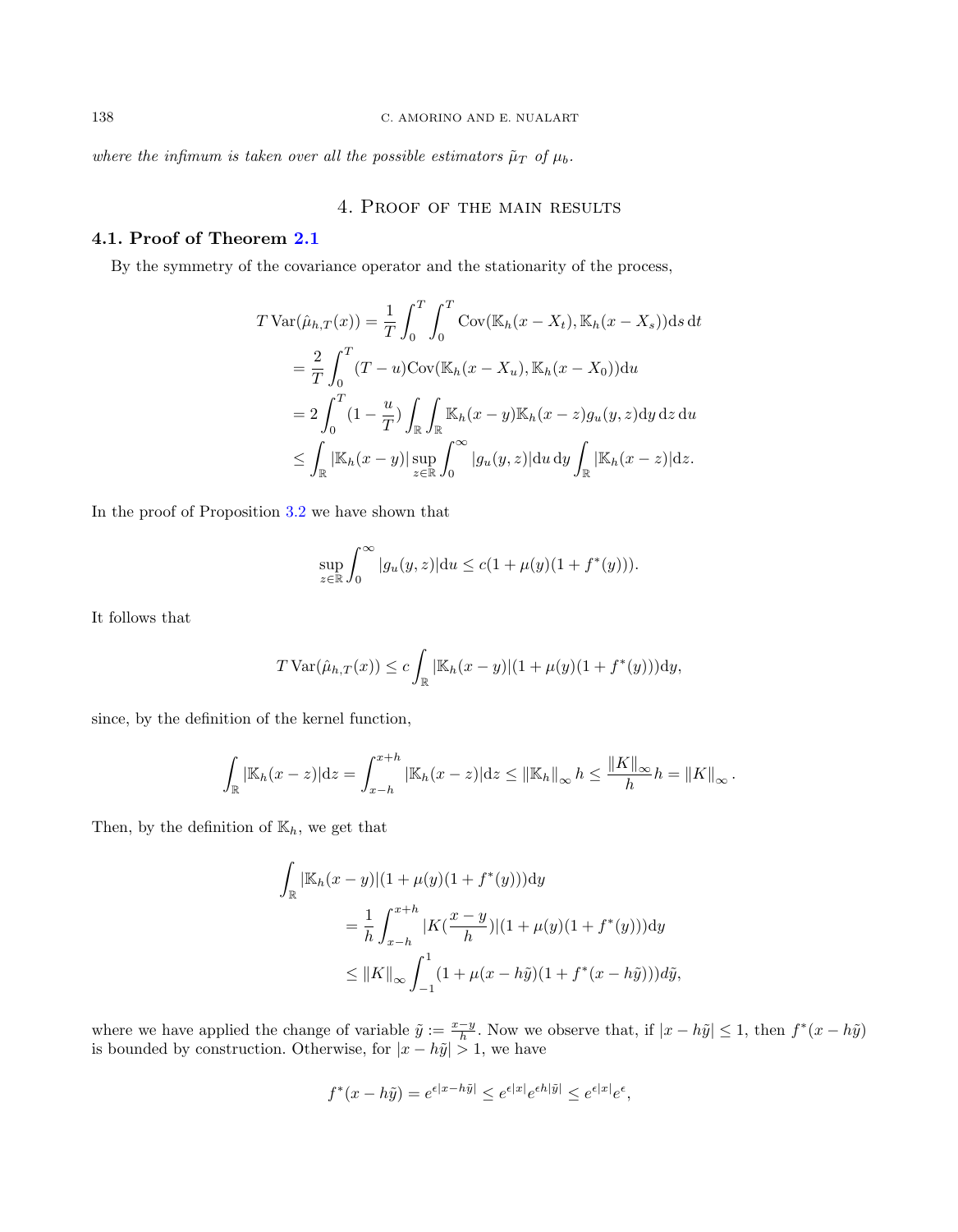where in the last inequality we have used the fact that both h and  $|\tilde{y}|$  are smaller than 1. Therefore, we have shown that

$$
T \operatorname{Var}(\hat{\mu}_{h,T}(x)) \le ce^{\epsilon |x|},
$$

where c is independent of T, h and x. Finally, from the bias-variance decomposition  $(2.5)$  we obtain  $(2.3)$ , which concludes the desired proof.

# 4.2. Proof of Theorem [2.3](#page-5-0)

We aim to apply Theorem [3.3.](#page-11-1) For this, we split the interval  $[0,T]$  into n intervals  $[t_{i-1}, t_i]$ , where  $t_i = i\Delta$ for any  $i \in \{0, \ldots, n\}$ ,  $n\Delta = T$ , and  $n = \lfloor T \rfloor$  with  $T \ge 1$ , which implies that  $1 \le \Delta < 2$ .

For each  $n \geq 1$  and  $1 \leq r \leq m$ , we consider the sequence  $(Y_{n,i}^{(r)})_{i \geq 1}$  defined as

$$
Y_{n,i}^{(r)} := \frac{1}{\sqrt{\Delta}} \left( \int_{t_{i-1}}^{t_i} \mathbb{K}_h(x_r - X_u) \mathrm{d}u - \mathbb{E} \left[ \int_{t_{i-1}}^{t_i} \mathbb{K}_h(x_r - X_u) \mathrm{d}u \right] \right),
$$

for  $x_r \in \mathbb{R}$ . We denote by  $Y_{n,i}$  the  $\mathbb{R}^m$  valued random vector defined by  $Y_{n,i} = (Y_{n,i}^{(1)}, \ldots, Y_{n,i}^{(m)})$ . By construction,

$$
\frac{\sum_{i=1}^{n} Y_{n,i}}{\sqrt{n}} = \sqrt{T}(\hat{\mu}_{h,T}(x) - \mathbb{E}[\hat{\mu}_{h,T}(x)]),
$$

where  $\hat{\mu}_{h,T}(x) - \mathbb{E}[\hat{\mu}_{h,T}(x)]$  is the vector

$$
(\hat{\mu}_{h,T}(x_1)-\mathbb{E}[\hat{\mu}_{h,T}(x_1)],\ldots,\hat{\mu}_{h,T}(x_m)-\mathbb{E}[\hat{\mu}_{h,T}(x_m)]).
$$

It is clear that  $\mathbb{E}[Y_{n,i}] = 0$  for all  $n \geq 1$  and  $i \geq 1$ . Moreover, for all  $i \geq 1$ ,  $1 \leq r \leq m$  and  $n \geq 1$  we have

$$
|Y_{n,i}^{(r)}|\leq \frac{1}{\sqrt{\Delta}}\left\|\mathbb{K}_h\right\|_{\infty} \Delta \leq \frac{\left\|K\right\|_{\infty}}{h(T)}\sqrt{2}.
$$

We choose  $h(T) := (\frac{1}{T})^{\frac{1}{2}-\epsilon} = (\frac{1}{n\Delta})^{\frac{1}{2}-\epsilon} \geq c(\frac{1}{n})^{(\frac{1}{2}-\epsilon)}$ , for some  $\epsilon \in (0, \frac{1}{2})$ . Hence, assumption (i) holds true with  $M_n := cn^{\frac{1}{2}-\epsilon}$ . Concerning assumption (ii) we remark that, for any  $i \geq 1$  and any  $1 \leq r \leq m$ ,

$$
\mathbb{E}[(Y_{n,i}^{(r)})^2] = \text{Var}\left(\frac{1}{\sqrt{\Delta}} \int_0^{\Delta} \mathbb{K}_h(x_r - X_u) \mathrm{d}u\right) = \text{Var}(\sqrt{\Delta}\hat{\mu}_{h,\Delta}(x_r))
$$

$$
= \Delta \text{Var}(\hat{\mu}_{h,\Delta}(x_r)) \le \Delta \frac{c}{\Delta} = c,
$$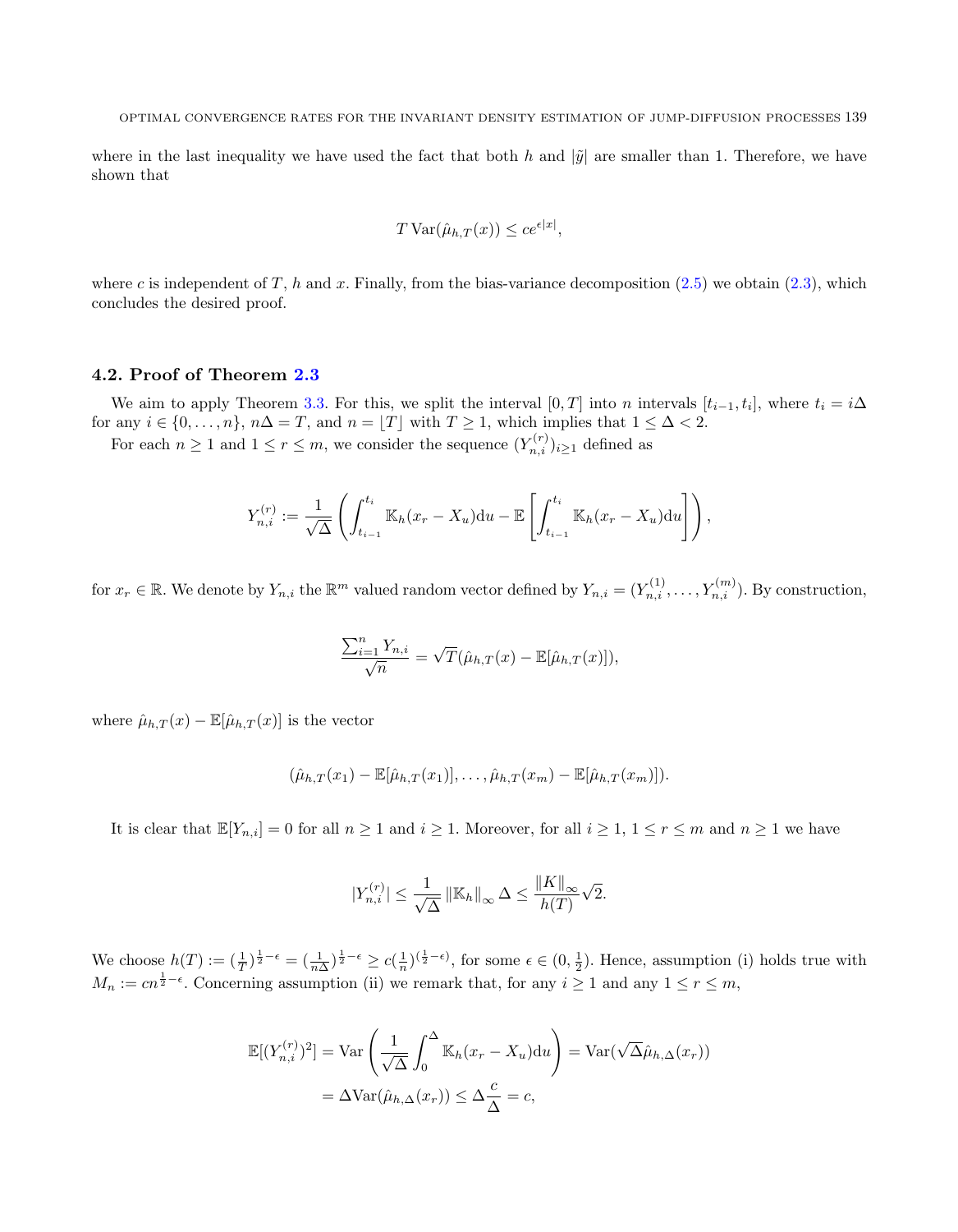where in the last inequality we have used  $(4.1)$ . We next check condition (iii). Let  $b_n$  be a sequence of integers such that  $b_n \to \infty$  and  $b_n \leq n$  for every n. For every  $1 \leq r \leq m$  and  $1 \leq s \leq m$ , we have

$$
\frac{1}{b_n} \mathbb{E} \left[ \sum_{i=1}^{b_n} Y_{n,i}^{(r)} \sum_{j=1}^{b_n} Y_{n,j}^{(s)} \right] = \frac{1}{\Delta b_n} \int_0^{\Delta b_n} \int_0^{\Delta b_n} \text{Cov}(\mathbb{K}_h(x_r - X_u), \mathbb{K}_h(x_s - X_v)) du dv
$$
  
\n
$$
= 2 \int_0^{\Delta b_n} (1 - \frac{u}{\Delta b_n}) \int_{\mathbb{R}} \int_{\mathbb{R}} \mathbb{K}_h(x_r - z_1) \mathbb{K}_h(x_s - z_2) g_u(z_1, z_2) dz_1 dz_2 du
$$
  
\n
$$
= 2 \int_{\mathbb{R}} \int_{\mathbb{R}} \int_0^{\Delta b_n} (1 - \frac{u}{\Delta b_n}) K(w_1) K(w_2) g_u(x_r - h(T) w_1, x_s - h(T) w_2) du dw_1 dw_2,
$$

where we have used Fubini's theorem and the change of variables  $w_1 := \frac{x_r - z_1}{h(T)}$ ,  $w_2 := \frac{x_s - z_2}{h(T)}$ . Using dominated convergence and the fact that  $h(T) \to 0$  for  $T \to \infty$  and  $\Delta b_n \to \infty$  for  $n \to \infty$  as  $\Delta \geq 1$ , we obtain

$$
\lim_{n \to \infty} \frac{1}{b_n} \mathbb{E} \left[ \sum_{i=1}^{b_n} Y_{n,i}^{(r)} \sum_{j=1}^{b_n} Y_{n,j}^{(s)} \right] = 2 \int_{\mathbb{R}} K(w_1) \int_{\mathbb{R}} K(w_2) \int_0^{\infty} g_u(x_r, x_s) \mathrm{d}u \, dw_2 \, dw_1
$$

$$
= 2 \int_0^{\infty} g_u(x_r, x_s) \mathrm{d}u =: \sigma(x_r, x_s),
$$

which proves (iii). Remark that it is possible to use dominated convergence theorem since we have shown in the proof of Proposition [3.2](#page-8-0) that

$$
\sup_{y \in \mathbb{R}} |g_u(x, y)| \le c \left( u^{-1/2} \mathbf{1}_{\{u \le 2\}} + \mu(x) (1 + f^*(x)) e^{-\rho u} \mathbf{1}_{\{u > 2\}} \right),
$$

for some positive constants c and  $\rho$ . In particular, we have

$$
\begin{aligned} & \left| (1 - \frac{u}{\Delta b_n}) K(w_1) K(w_2) g_u(x_r - h(T)w_1, x_s - h(T)w_2) 1_{[0, b_n]}(u) 1_{\mathbb{R}^2}(w_1, w_2) \right| \\ &\leq c \left( u^{-1/2} \mathbf{1}_{\{u \leq 2\}} + e^{\epsilon(|x_r| + |w_1|)} e^{-\rho u} \mathbf{1}_{\{u > 2\}} \right) |K(w_1) K(w_2)| \in L^1(\mathbb{R}^+ \times \mathbb{R}^2), \end{aligned}
$$

as K has support on  $[-1, 1]$ .

We now check (iv). We remark that if a process is  $\beta$ -mixing, then it is also  $\alpha$ -mixing and the following estimation holds (see Thm. 3 in Sect. 1.2.2 of [\[25\]](#page-24-25))

$$
\alpha_k \le \beta_{Y_{n,i}}(k) = \beta_X(k) \le ce^{-\gamma_1 k}.
$$

Therefore, it suffices to show that there exists  $\gamma_0 \in (1,\infty)$  such that

$$
\sum_{k\geq 1}ke^{-k\gamma_1\frac{(\gamma_0-1)}{\gamma_0}}<\infty,
$$

which is true for any  $\gamma_0 > 1$ , so (iv) is satisfied.

We are left to show (v). Set  $f(\gamma_0) := \frac{\gamma_0^2}{(3\gamma_0 - 1)(2\gamma_0 - 1)}$  and observe that  $f(1) = \frac{1}{2}$  and for  $\gamma_0 > 1$ , f is continuous, strictly decreasing, and  $\frac{1}{6} < f(\gamma_0) < \frac{1}{2}$ . Therefore, given  $\epsilon \in (0, \frac{1}{2})$ , there always exists  $\gamma_0 > 1$  such that for all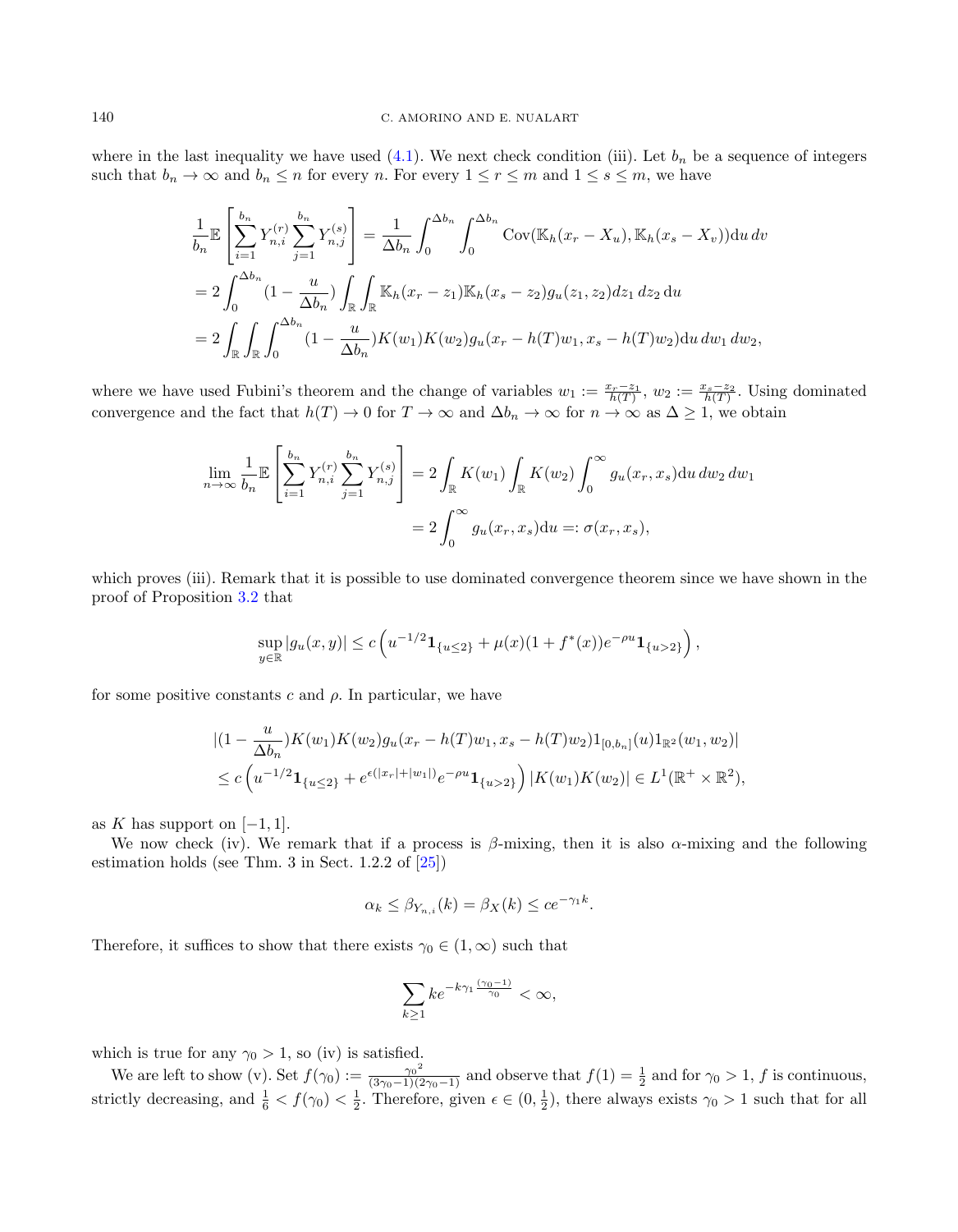$n \geq 1$ ,

$$
n^{\frac{1}{2}-\epsilon} \le n^{f(\gamma_0)}.
$$

Thus, condition  $(v)$  is satisfied. We can then apply Theorem [3.3](#page-11-1) which directly leads us to  $(2.6)$  and concludes the desired proof.

### <span id="page-15-0"></span>4.3. Proof of Theorem [2.4](#page-6-1)

The proof of of Theorem [2.4](#page-6-1) follows as the proof of the lower bound for  $d \geq 3$  obtained in Theorem 3 of [\[2\]](#page-24-4). Therefore, we will only explain the main steps and the principal differences.

**Step 1** The first step consists in showing that given a density function  $f$ , we can always find a drift function  $b_f$  such that f is the unique invariant density function of equation [\(2.7\)](#page-6-3) with drift coefficient  $b = b_f$ . We give the statement and proof in dimension  $d = 1$ , as in Propositions 2 and 3 of [\[2\]](#page-24-4) it is only done for  $d \geq 2$ .

<span id="page-15-1"></span>**Proposition 4.1.** Let  $f : \mathbb{R} \to \mathbb{R}$  be a  $\mathcal{C}^2$  positive probability density satisfying the following conditions

- 1.  $\lim_{y \to \pm \infty} f(y) = 0$  and  $\lim_{y \to \pm \infty} f'(y) = 0$ .
- 2. There exist  $\hat{c}_1 > 0$  and  $0 < \epsilon < \frac{\epsilon_0}{|\gamma|}$ , where  $\epsilon_0$  is as in Assumption A4 such that, for any  $y, z \in \mathbb{R}$ ,

$$
f(y \pm z) \leq \hat{c}_1 e^{\epsilon |z|} f(y).
$$

3. For  $\epsilon > 0$  as in 2. there exists  $\hat{c}_2(\epsilon) > 0$  such that

$$
\sup_{y<0} \frac{1}{f(y)} \int_{-\infty}^{y} f(w) \mathrm{d}w < \hat{c}_2 \quad and \quad \sup_{y>0} \frac{1}{f(y)} \int_{y}^{\infty} f(w) \mathrm{d}w < \hat{c}_2.
$$

- 4. There exists  $0 < \tilde{\epsilon} < \frac{a^2}{2\alpha^2 c_1 \hat{c}_1}$  $\frac{a^2}{2\gamma^2c_4\hat{c}_2\hat{c}_4\hat{c}_1}$  and  $R>0$  such that for any  $|y|>R$ ,  $\frac{f'(y)}{f(y)} \leq -\tilde{c}sgn(y)$ , where  $c_4$  is as in Assumption A4. Moreover, there exists  $\hat{c}_3$  such that for any  $y \in \mathbb{R}$ ,  $|f'(y)| \leq \hat{c}_3 f(y)$ .
- 5. For any  $y \in \mathbb{R}$  and  $\tilde{\epsilon}$  as in 4.  $|f''(y)| \leq \hat{c}_4 \tilde{\epsilon}^2 f(y)$ .

Then there exists a bounded Lipschitz function  $b_f$  which satisfies  $A2$  such that f is the unique invariant density to equation [\(2.7\)](#page-6-3) with drift coefficient  $b = b_f$ .

*Proof.* Let  $A_d$  be the discrete part of the generator of the diffusion process X solution of  $(2.7)$  and let  $A_d^*$  its adjoint. We define  $b_f$  as

$$
b_f(x) = \begin{cases} \frac{1}{f(x)} \int_{-\infty}^x (\frac{1}{2} a^2 f''(w) + A_d^* f(w)) \mathrm{d}w, & \text{if } x < 0; \\ -\frac{1}{f(x)} \int_x^{\infty} \frac{1}{2} a^2 f''(x)(w) + A_d^* f(w) \mathrm{d}w, & \text{if } x > 0, \end{cases}
$$

where

$$
A_d^* f(x) = \int_{\mathbb{R}} [f(x - \gamma z) - f(x) + \gamma z f'(x)] F(z) dz.
$$

Then, following Proposition 3 in [\[2\]](#page-24-4), one can check that  $b_f$  is bounded, Lipschitz, and satisfies A2. Moreover, if we replace b by  $b_f$  in equation [\(2.7\)](#page-6-3), then f is the unique invariant density.  $\Box$ 

**Step 2** The second step consists in defining two probability density functions  $f_0$  and  $f_1$  in  $\mathcal{H}_1(\beta,\mathcal{L})$ .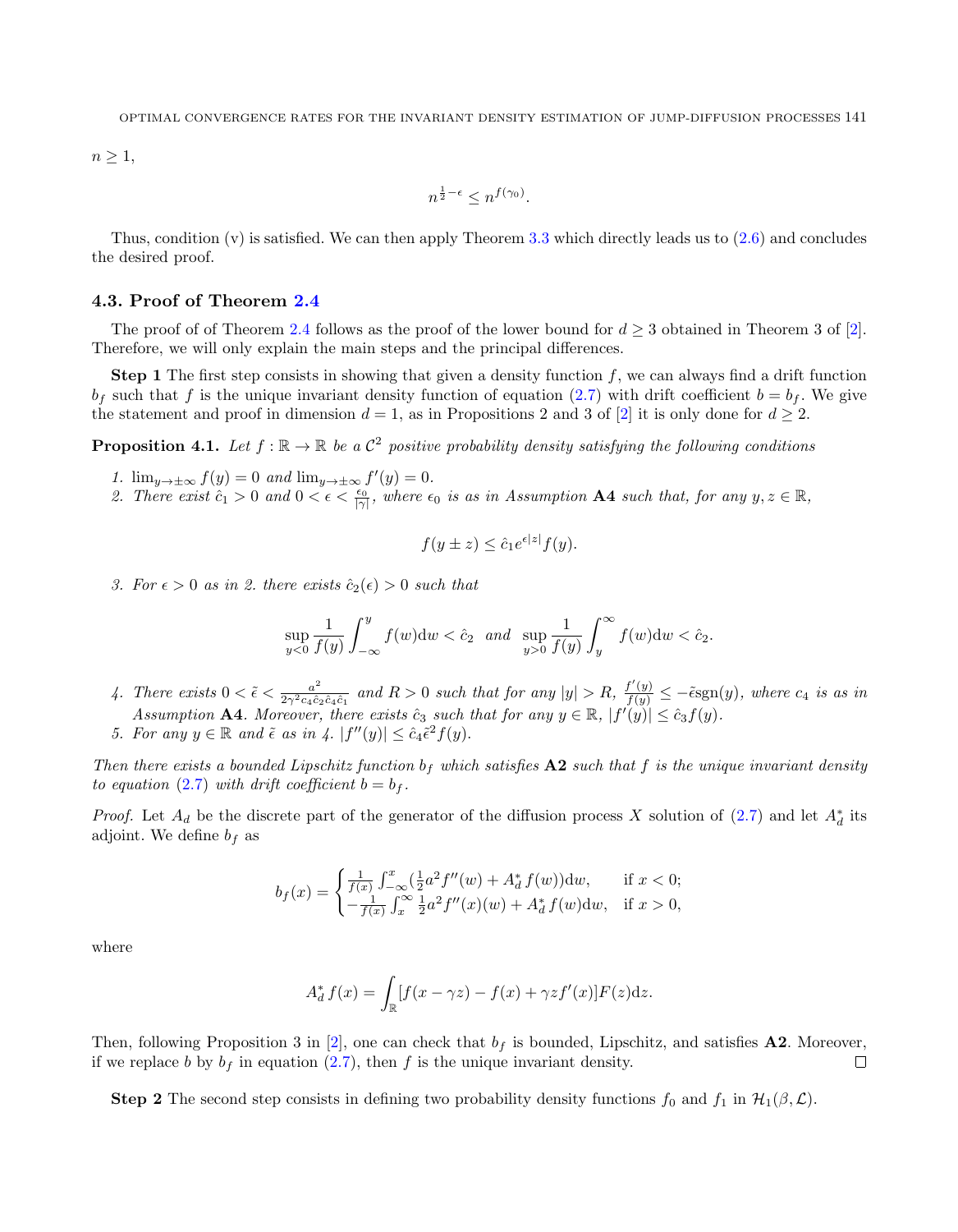#### 142 C. AMORINO AND E. NUALART

We first define  $f_0(y) = c_\eta f(\eta |y|)$ , where  $\eta \in (0, \frac{1}{2})$ ,  $c_\eta$  is such that  $\int f_0 = 1$ , where f is defined as follows. We first consider the piecewise function

$$
g(x) = \begin{cases} e^{-|x|}, & \text{if } |x| \ge 1\\ e^{-4(|x| - \frac{1}{2})^2}, & \text{if } \frac{1}{2} < |x| < 1\\ 1, & \text{if } |x| \le \frac{1}{2}. \end{cases}
$$

Observe that g is continuous, satisfies  $\frac{1}{2}e^{-|x|} \leq g(x) \leq 2e^{-|x|}$  for all  $x \in \mathbb{R}$ , and each piece belongs to  $C^{\infty}$  and has bounded derivatives. We define f as a  $\mathcal{C}^{\infty}$  approximation of g, with bounded derivatives of all orders and satisfying

<span id="page-16-0"></span>
$$
\frac{1}{2}e^{-|x|} \le f(x) \le 2e^{-|x|}, \quad |f'(|x|)| \le 5e^{-|x|}, \quad \text{and} \quad |f''(|x|)| \le 14e^{-|x|}. \tag{4.1}
$$

Observe that the two latter inequalities are satisfied by g piecewise.

It is easy to see that  $\eta$  can be chosen small enough so that  $f_0 \in \mathcal{H}_1(\beta, \mathcal{L})$ . Indeed, first, it is clear that all the derivatives of  $f_0$  can be bounded by the constant  $\mathcal L$  for  $\eta$  small enough. Furthermore, the following bounds hold true for any  $x$  and  $t$  in  $\mathbb R$ 

$$
|D^{[\beta]} f_0(x+t) - D^{[\beta]} f_0(x)|
$$
  
\n
$$
\leq |D^{[\beta]} f_0(x+t) - D^{[\beta]} f_0(x)|^{\beta - [\beta]} (2 ||D^{[\beta]} f_0||)_{\infty})^{1-(\beta - [\beta])}
$$
  
\n
$$
\leq ||D^{[\beta]+1} f_0||_{\infty}^{\beta - [\beta]} (2 ||D^{[\beta]} f_0||)_{\infty})^{1-(\beta - [\beta])} |t|^{\beta - [\beta]}.
$$

Again, it suffices to choose  $\eta$  small enough to ensure that

$$
\left\|D^{\lfloor\beta\rfloor+1}f_0\right\|_{\infty}^{\beta-\lfloor\beta\rfloor}(2\left\|D^{\lfloor\beta\rfloor}f_0\right\|_{\infty})^{1-(\beta-\lfloor\beta\rfloor)}\leq\mathcal{L},
$$

which shows that  $f_0 \in \mathcal{H}_1(\beta, \mathcal{L}) \subset \mathcal{H}_1(\beta, 2\mathcal{L})$ .

We also ask that the constant  $c_4$  in Assumption  $\bf{A4}$  is such that

<span id="page-16-1"></span>
$$
c_4 < \frac{a^2}{2\gamma^2 4^2 28}.\tag{4.2}
$$

This means that the jumps have to integrate an exponential function. The bound depends on the coefficients a and  $\gamma$  and so it depends only on the model.

Under the conditions above it is easy to see that  $f_0$  satisfies the assumptions of Proposition [4.1](#page-15-1) with  $\hat{c}_1 = 4$ ,  $\epsilon = \eta$ ,  $\hat{c}_2 = \frac{4}{\eta}$ ,  $R = \frac{1}{\eta}$ ,  $\tilde{\epsilon} = \eta$   $\hat{c}_3 = 28\eta$ , and  $\hat{c}_4 = 28$ . Indeed, point 1 of Proposition [4.1](#page-15-1) clearly holds true from the definition of  $f_0$ . To show the second point we observe that, thanks to  $(4.1)$ , we have

$$
f_0(y \pm z) = c_n f(\eta | y \pm z|) \le 2c_n e^{-\eta |y|} e^{\eta |z|} \le 4f_0(y) e^{\eta |z|},
$$

which implies point 2 with  $\hat{c}_1 = 4$  and  $\epsilon = \eta$ , since we can choose  $\eta$  small enough to make the condition on  $\epsilon$ satisfied. In order to prove point 3 we use again  $(4.1)$ . It follows that, for any  $y < 0$ ,

$$
\frac{1}{f_0(y)} \int_{-\infty}^{y} f_0(w) \mathrm{d}w = \frac{1}{c_n f(\eta|y|)} \int_{-\infty}^{y} c_n f(\eta|w|) \mathrm{d}w
$$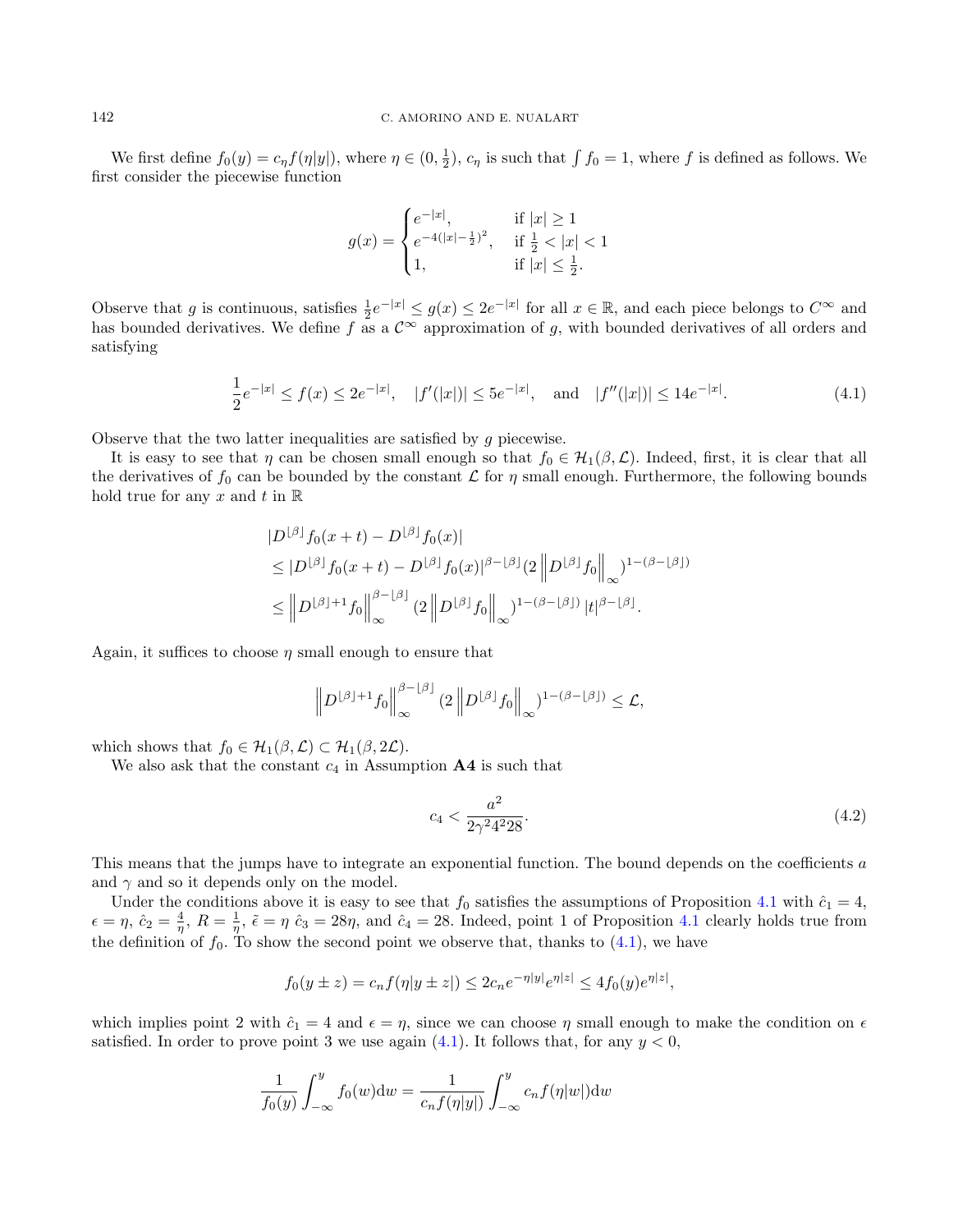$$
\leq 2e^{\eta|y|} \int_{-\infty}^{y} 2e^{-\eta w} dw = 4e^{\eta|y|} \frac{e^{-\eta|y|}}{\eta} = \frac{4}{\eta}.
$$

For  $y > 0$  an analogous reasoning applies. Thus,  $f_0$  satisfies the third point with  $\hat{c}_2(\epsilon) = \hat{c}_2(\eta) = \frac{4}{\eta}$ . For the fourth point, we observe that, for  $|y| > \frac{1}{\eta}$ ,

$$
f_0(y) = -\eta \operatorname{sgn}(y) f_0(y).
$$

That is, the first part of point 4 holds true for  $|y| > R$ , taking  $R = \frac{1}{\eta}$  and  $\tilde{\epsilon} = \eta$ . Moreover, we observe that using  $(4.1)$  we have, for  $k = 1, 2$ ,

$$
|f_0^{(k)}(y)| = |c_n f^{(k)}(\eta |y|)| \le 14c_n \eta^k e^{-\eta |y|} \le 28\eta^k f_0(y).
$$

This shows that both the fourth and the fifth points hold true, with  $\hat{c}_3(\eta) = 28\eta$  and  $\hat{c}_4 = 28$ . Finally, we need to check that the condition on  $\tilde{\epsilon}$  given in the fourth point which writes as

$$
\tilde{\epsilon} = \eta < \frac{a^2}{2\gamma^2 c_4 \hat{c}_2 \hat{c}_4 \hat{c}_1} = \frac{a^2 \eta}{2\gamma^2 c_4 4284},
$$

which is equivalent to  $(4.2)$ . Hence,  $f_0$  satisfies all the assumptions in Proposition [4.1.](#page-15-1)

Therefore,  $b_0 := b_{f_0}$  belongs to  $\Sigma(\beta, \mathcal{L})$ . Recall that  $b_0$  belongs to  $\Sigma(\beta, \mathcal{L})$  if and only if  $f_0$  belongs to  $\mathcal{H}_1(\beta, 2\mathcal{L})$ and  $b_0$  is bounded, Lipschitz and satisfies the drift condition  $\mathbf{A2}$ .

We next define

<span id="page-17-1"></span>
$$
f_1(x) = f_0(x) + \frac{1}{M_T} \hat{K} \left( \frac{x - x_0}{H} \right),
$$
\n(4.3)

where  $x_0 \in \mathbb{R}$  is fixed and  $\hat{K} : \mathbb{R} \to \mathbb{R}$  is a  $C^{\infty}$  function with support on  $[-1, 1]$  such that

$$
\hat{K}(0) = 1, \quad \int_{-1}^{1} \hat{K}(z)dz = 0.
$$

Here H is a constant and  $M_T$  will be calibrated later and satisfies that  $M_T \to \infty$  as  $T \to \infty$ . Observe that in the proof of the lower bound for the case  $d \geq 3$  presented in [\[2\]](#page-24-4), H is a function of T converging to 0 as  $T \to \infty$ . For the case  $d = 1$ , it suffices to chose it constant and we will see below that the same computations done in [\[2\]](#page-24-4) will work in this case and it suffices to calibrate  $M_T$ .

Then it can be shown as in Lemma 3 of [\[2\]](#page-24-4) that if for all  $\epsilon > 0$  and T sufficiently large,

<span id="page-17-0"></span>
$$
\frac{1}{M_T} \le \epsilon H^{\beta} \quad \text{and} \quad \frac{1}{H} = o(M_T) \tag{4.4}
$$

as  $T \to \infty$ , then if  $\epsilon > 0$  is small enough we have that  $b_1 := b_{f_1}$  belongs to  $\Sigma(\beta, \mathcal{L})$  for T sufficiently large. Indeed, on one hand,  $(4.4)$  is clearly true when H is a constant. On the other hand, the same argument used in Lemma 3 of [\[2\]](#page-24-4) applies to show that  $f_1$  belongs to  $\mathcal{H}_1(\beta, 2\mathcal{L})$  when H is a constant, up to choose  $\epsilon$  in [\(4.4\)](#page-17-0) smaller than a constant depending on  $\mathcal L$  and  $H$ .

**Step 3** As  $b_0, b_1 \in \Sigma(\beta, \mathcal{L})$ , we can write

$$
R(\tilde{\mu}_T(x_0)) \geq \frac{1}{2} \mathbb{E}_1^{(T)}[(\tilde{\mu}_T(x_0) - f_1(x_0))^2] + \frac{1}{2} \mathbb{E}_0^{(T)}[(\tilde{\mu}_T(x_0) - f_0(x_0))^2],
$$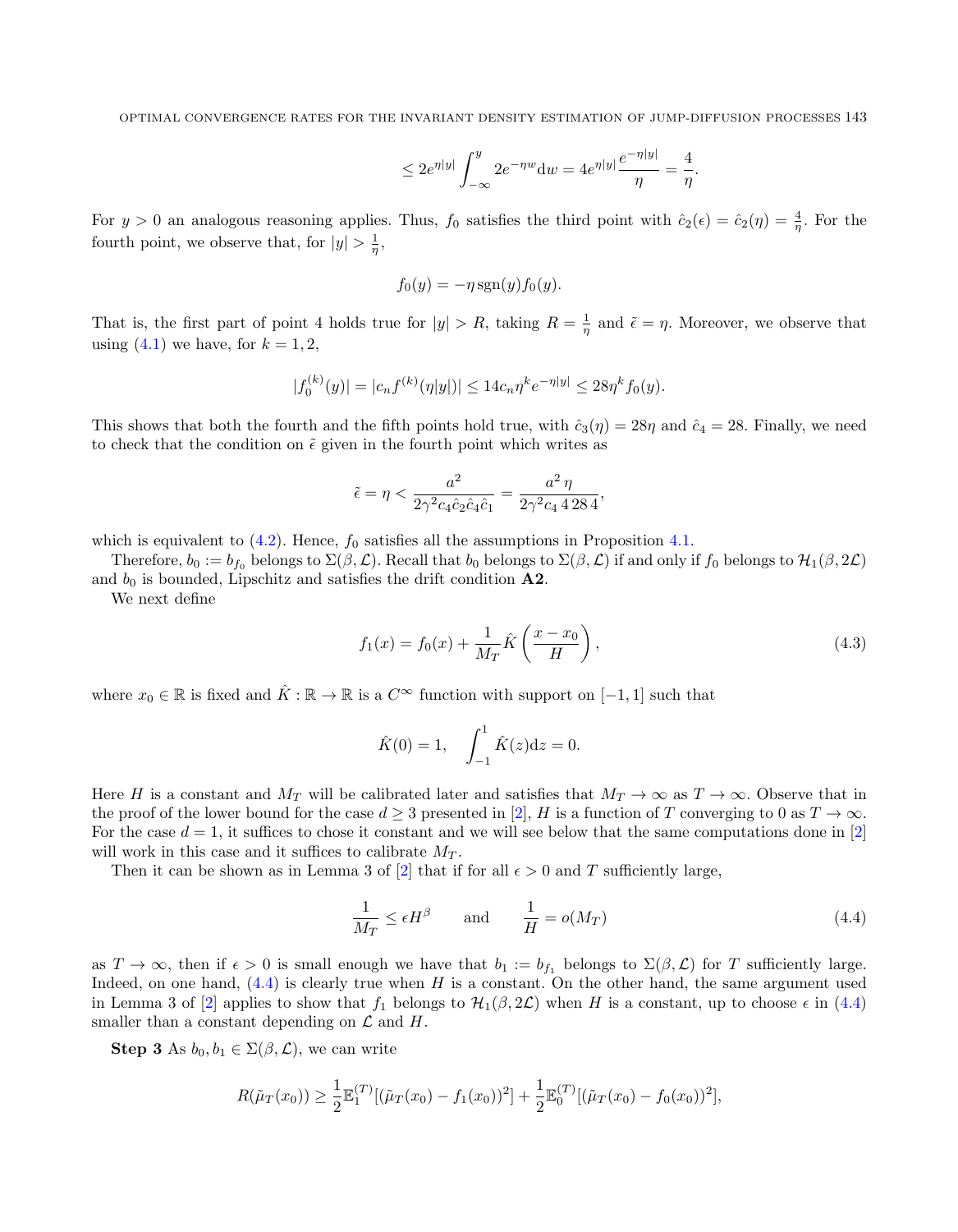where  $\mathbb{E}_i^{(T)}$  denotes the expectation with respect to  $b_i$ . Then, following as in [\[2\]](#page-24-4), using Girsanov's formula, we can show that if

<span id="page-18-1"></span>
$$
\sup_{T\geq 0} T \frac{1}{M_T^2 H} < \infty,\tag{4.5}
$$

then for sufficiently large  $T$ ,

<span id="page-18-2"></span>
$$
R(\tilde{\mu}_T(x_0)) \ge \frac{C}{8\lambda} \frac{1}{M_T^2},\tag{4.6}
$$

where the constants C and  $\lambda$  are as in Lemma 4 of [\[2\]](#page-24-4) and they do not depend on the point  $x_0$ . We finally look for the larger choice of  $\frac{1}{M_T^2}$  for which both [\(4.4\)](#page-17-0) and [\(4.5\)](#page-18-1) hold true. It suffices to choose  $M_T = \sqrt{T}$  to conclude the proof of Theorem [2.4.](#page-6-1)

<span id="page-18-0"></span>Remark 4.2. The two hypothesis method used above does not work to prove the 2-dimensional lower bound of Theorem [2.5.](#page-6-2) Indeed, following as above, we can define

$$
f_1(x) = f_0(x) + \frac{1}{M_T} \hat{K}\left(\frac{x - x_0}{H_1(T)}\right) \hat{K}\left(\frac{x - x_0}{H_2(T)}\right).
$$

Then, it is possible to show that [\(4.6\)](#page-18-2) still holds and, therefore, we should take  $M_T$  such that  $\frac{1}{M_T^2} = \frac{\log T}{T}$ . On T the other hand, condition [\(4.5\)](#page-18-1) now becomes

$$
\sup_{T\geq 0} T \frac{1}{M_T^2} \left( \frac{H_2(T)}{H_1(T)} + \frac{H_1(T)}{H_2(T)} \right) < \infty.
$$

The optimal choice of the bandwidth is achieved for  $H_2(T) = H_1(T)$  which yields to  $\sup_{T \geq 0} T \frac{1}{M_T^2} < \infty$ , which is clearly not satisfied when  $\frac{1}{M_T^2} = \frac{\log T}{T}$ .

# 4.4. Proof of Theorem [2.5](#page-6-2)

We will apply Lemma [3.4](#page-11-0) with  $\psi := v \sqrt{\frac{\log T}{T}}$ , where  $v > 0$  is fixed. As above we divide the proof into three steps.

Step 1 As in the one-dimensional case, the first step consists in showing that given a density function f, we can always find a drift function  $b_f$  such that f is the unique invariant density function of equation [\(2.7\)](#page-6-3) with drift coefficient  $b = b_f$ , which is proved in Propositions 2 and 3 of [\[2\]](#page-24-4). We remark that condition [\(2.9\)](#page-6-4) is needed in Proposition  $4.3$  to ensure that the terms on the diagonal of the volatility coefficient  $a$  dominate on the others, which is crucial to get that  $b_f$  satisfies the drift condition  $\mathbf{A2}$ .

**Step 2** We next define the probability density  $f_0 \in \mathcal{H}_2(\beta, \mathcal{L})$ , the finite set  $J_T$ , and the set of probability densities  $\{f_j, j \in J_T\} \subset \mathcal{H}_2(\beta, \mathcal{L})$  needed in order to apply Lemma [3.4.](#page-11-0)

We first define  $f_0$  as  $\pi_0$  in Section 7.2 of [\[2\]](#page-24-4), which is the two-dimensional version of  $f_0$  defined in the proof of Theorem [2.4,](#page-6-1) that is,

<span id="page-18-3"></span>
$$
f_0(x) = c_{\eta} f(\eta(a a^T)_{11}^{-1} |x_1|) f(\eta(a a^T)_{22}^{-1} |x_2|), \quad x = (x_1, x_2) \in \mathbb{R}^2,
$$
\n(4.7)

where f is as in Step 2 of the proof of Proposition [4.1.](#page-15-1) The density  $f_0$  belongs to  $\mathcal{H}_2(\beta,\mathcal{L})$  by construction.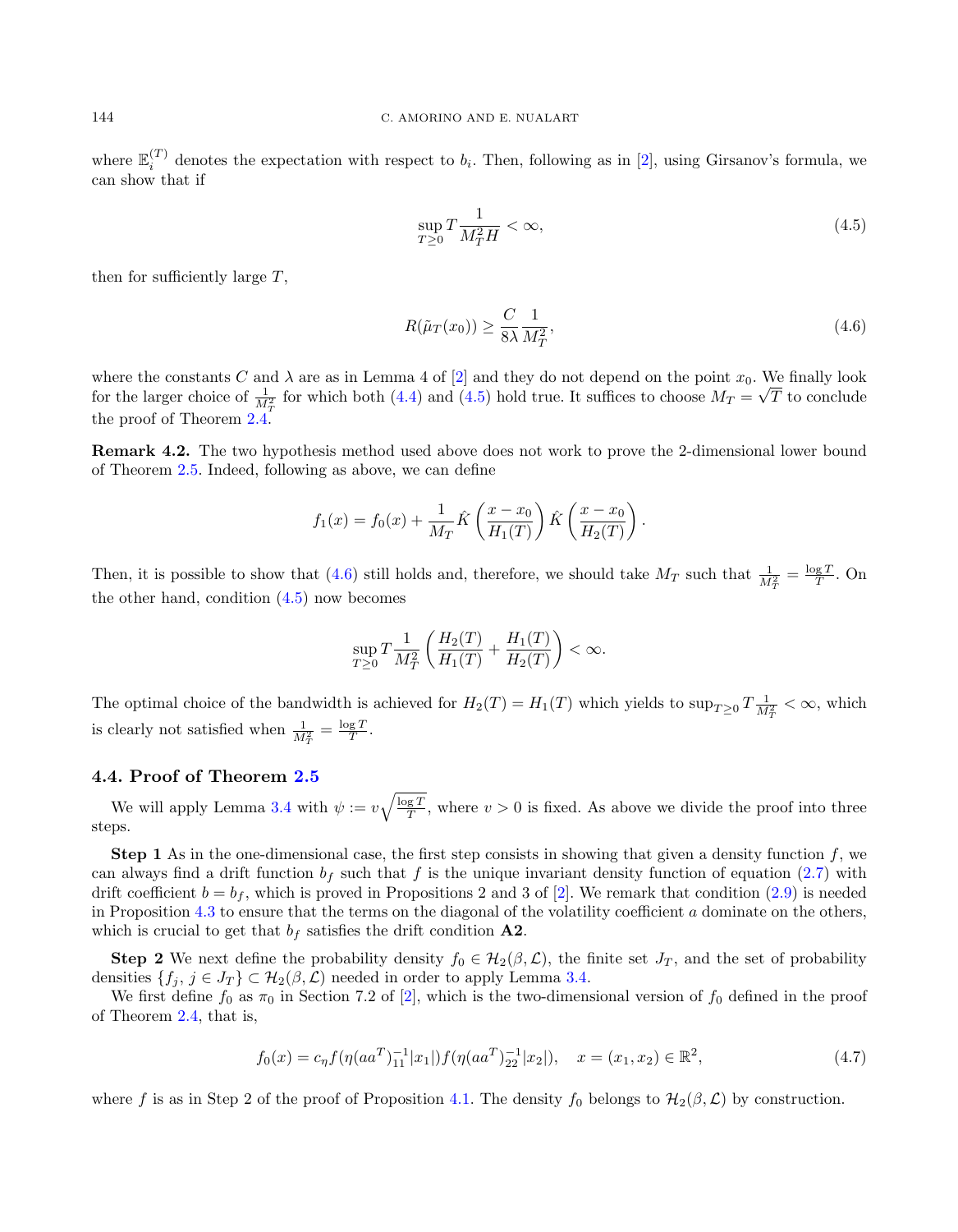OPTIMAL CONVERGENCE RATES FOR THE INVARIANT DENSITY ESTIMATION OF JUMP-DIFFUSION PROCESSES 145

We then set

$$
J_T := \left\{1, \ldots, \lfloor \frac{1}{\sqrt{H_1}} \rfloor \right\} \times \left\{1, \ldots, \lfloor \frac{1}{\sqrt{H_2}} \rfloor \right\},\tag{4.8}
$$

where in order to lighten the notation we will write  $H_1$  and  $H_2$  for  $H_1(T)$  and  $H_2(T)$ , respectively, which are two quantities that converge to 0 as  $T \to \infty$  and need to be calibrated.

Finally, for  $j := (j_1, j_2) \in J_T$ , we define  $x_j := (x_{j,1}, x_{j,2}) = (2j_1H_1, 2j_2H_2)$  and we set

$$
f_j(x) := f_0(x) + 2v \sqrt{\frac{\log T}{T}} \hat{K}\left(\frac{x_1 - x_{j,1}}{H_1}\right) \hat{K}\left(\frac{x_2 - x_{j,2}}{H_2}\right),
$$

where recall that  $v > 0$  is fixed and  $\hat{K}$  is as in [\(4.3\)](#page-17-1).

Acting as in Lemma 3 of [\[2\]](#page-24-4), recalling that the rate  $\frac{1}{M_T}$  therein is now replaced by  $\sqrt{\frac{\log T}{T}}$  (see also points 1. and 3. in the proof of Prop. [4.3](#page-20-0) below), it is easy to see that if there exists  $\epsilon > 0$  sufficiently small such that for large T,

<span id="page-19-0"></span>
$$
\sqrt{\frac{\log T}{T}} \le \epsilon H_1^{\beta_1}, \qquad \sqrt{\frac{\log T}{T}} \le \epsilon H_2^{\beta_2},\tag{4.9}
$$

then, for any  $j \in J_T$  and large  $T, b_j \in \Sigma(\beta, \mathcal{L})$ . In particular,  $f_j \in \mathcal{H}_2(\beta, \mathcal{L})$ . Therefore,  $\{f_j, j \in J_T\} \subset \mathcal{H}_2(\beta, \mathcal{L})$ .

In order to evaluate the difference between  $f_j$  and  $f_k$  we remark first of all that, as K has support on  $[-1, 1]$ ,  $\prod_{l=1}^2 \hat{K}(\frac{x_l-x_{j,l}}{H_l}$  $\frac{-x_{j,l}}{H_l}$ ) is different from 0 only if  $\left| \frac{x_l - x_{j,l}}{H_l} \right|$  $\left|\frac{-x_{j,l}}{H_l}\right| \leq 1$  for any  $l \in \{1,2\}$ . Then,

$$
||f_j - f_k||_{\infty} \ge |f_j(x_j) - f_k(x_j)|
$$
  
=  $2v \sqrt{\frac{\log T}{T}} [\prod_{l=1}^2 \hat{K}(\frac{x_{j,l} - x_{j,l}}{H_l}) - \prod_{l=1}^2 \hat{K}(\frac{x_{j,l} - x_{k,l}}{H_l})]$   
=  $2v \sqrt{\frac{\log T}{T}} \prod_{l=1}^2 \hat{K}(0) = 2v \sqrt{\frac{\log T}{T}} = 2\psi$ ,

where we have used that, as  $j \neq k$ , there is a  $l_0 \in \{1,2\}$  such that  $l_0 \neq k_0$  and so in particular, by construction,  $|j_{l_0} - k_{l_0}| \geq 1$ . It follows that

$$
\left|\frac{x_{j,l_0}-x_{k,l_0}}{H_{l_0}}\right| = \left|\frac{2j_{l_0}H_{l_0}-2k_{l_0}H_{l_0}}{h_{l_0}}\right| \ge 2
$$

and so the kernel evaluated in this point is null. This proves the first condition of Lemma [3.4.](#page-11-0)

**Step 3** We are left to show the remaining conditions of Lemma [3.4.](#page-11-0) The absolute continuity  $\mathbb{P}_j^{(T)} \ll \mathbb{P}_0^{(T)}$ and the expression for  $\frac{d\mathbb{P}_j^{(T)}}{d\mathbb{P}_0^{(T)}}(X^T)$  are both obtained by Girsanov formula, as in Lemma 4 of [\[2\]](#page-24-4). We have,

$$
KL(\mathbb{P}_j^{(T)}, \mathbb{P}_0^{(T)}) = \mathbb{E}_j^{(T)} \left[ \log \left( \frac{f_j}{f_0}(X^T) \right) \right] + \frac{1}{2} \mathbb{E}_j^{(T)} \left[ \int_0^T |a^{-1}(b_0(X_u) - b_j(X_u))|^2 du \right],
$$

where the law of  $X^T = (X_t)_{t \in [0,T]}$  under  $\mathbb{P}_j^{(T)}$  is the one of the solution to equation  $(2.7)$  with  $b = b_0$ .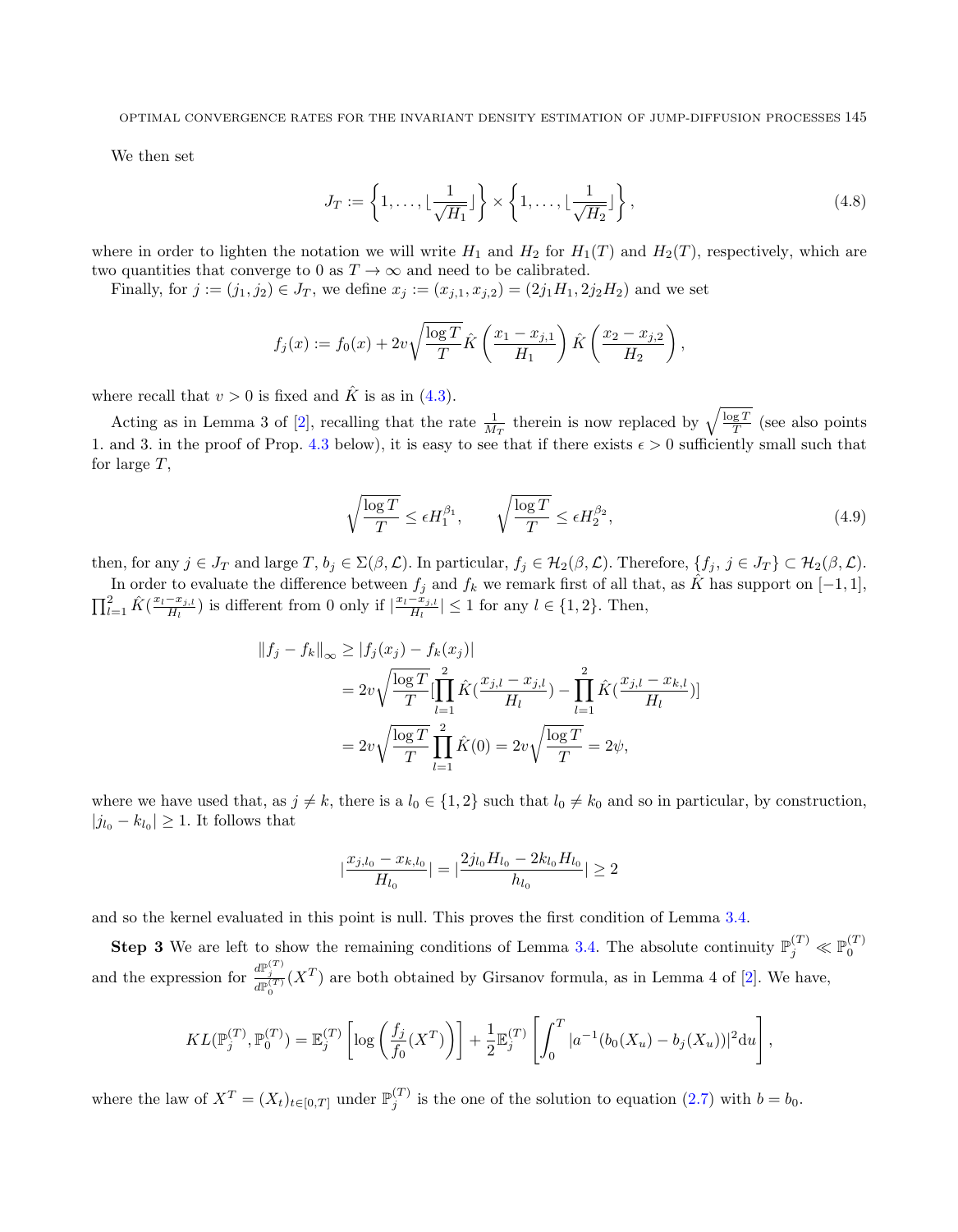By the definition of the  $f_j$ 's it is easy to see that the first term is  $o(1)$  as  $T \to \infty$ . In fact, as  $\hat{K}$  is supported in [−1, 1],

$$
\mathbb{E}_{j}^{(T)}\left[\log\left(\frac{f_{j}}{f_{0}}(X^{T})\right)\right] = \int_{\mathbb{R}^{2}} \log\left(1 + \frac{2v\sqrt{\frac{\log T}{T}}\hat{K}\left(\frac{x_{1} - x_{j,1}}{H_{1}}\right)\hat{K}\left(\frac{x_{2} - x_{j,2}}{H_{2}}\right)}{f_{0}(x)}\right) f_{0}(x) dx
$$
  

$$
\leq \left|\log\left(1 + c_{*}v\sqrt{\frac{\log T}{T}}\|\hat{K}\|_{\infty}^{2}\right)\right|,
$$

which tends to zero as  $T \to \infty$ , where  $c_* := \frac{8}{c_{\eta}} e^{4\eta k}$ ,  $c_{\eta}$  is the constant of normalization introduced in the definition of  $f_0$ , and  $k := \max_{i=1,2}(aa^T)^{-1}_{ii}$ . In fact, this follows from the definition of  $f_0$  in [\(4.7\)](#page-18-3). Since  $f(x) \ge$  $\frac{1}{2}e^{-|x|}$ , we obtain

$$
\frac{1}{f_0(x)}\leq \frac{1}{c_\eta}\frac{2}{e^{-\eta (aa^T)^{-1}_{11}|x_1|}}\frac{2}{e^{-\eta (aa^T)^{-1}_{22}|x_2|}}\leq \frac{4}{c_\eta}e^{\eta k(|H_1|+|x_{j,1}|+|H_2|+|x_{j,2}|)},
$$

where we have also used the fact that, as  $\hat{K}$  is supported in [−1, 1], we have  $x \in [x_{j,1} - H_1, x_{j,1} + H_1] \times [x_{j,2} - H_1]$  $H_2, x_{j,2} + H_2$ . Finally, by the definition of  $x_j$  and the fact that  $H_i \to 0$  as  $T \to \infty$  for  $i = 1,2$  (and so for T large enough they are smaller than 1), we get

<span id="page-20-1"></span>
$$
\frac{1}{f_0(x)} \le \frac{4}{c_\eta} e^{4\eta k} \quad \text{for any } x \in [x_{j,1} - H_1, x_{j,1} + H_1] \times [x_{j,2} - H_2, x_{j,2} + H_2]. \tag{4.10}
$$

Regarding the second term, using the stationarity of the process  $X<sup>T</sup>$ , we have

$$
\mathbb{E}_{j}^{(T)}\left[\int_{0}^{T}|a^{-1}(b_{0}(X_{u})-b_{j}(X_{u}))|^{2}\mathrm{d}u\right]=T\int_{\mathbb{R}^{2}}|a^{-1}(b_{0}(x)-b_{j}(x))|^{2}f_{0}(x)\mathrm{d}x.
$$

Then, the following asymptotic bound will be proved at the end of this Section.

<span id="page-20-0"></span>Proposition 4.3. For T large enough,

$$
\int_{\mathbb{R}^2} |a^{-1}(b_0(x) - b_j(x))|^2 f_0(x) dx \le 64 \frac{e^{8\eta k}}{c_\eta^2} k^2 v^2 H_1 H_2 \left(\frac{1}{H_1} + \frac{1}{H_2}\right)^2 \frac{\log T}{T}.
$$

Taking the optimal choice for the bandwidth in Proposition [4.3,](#page-20-0) which is  $H_1 = H_2$ , we get that

$$
\int_{\mathbb{R}^2} |a^{-1}(b_0(x) - b_j(x))|^2 f_0(x) dx \le 64 \frac{e^{8\eta k}}{c_\eta^2} k^2 v^2 4 \frac{\log T}{T}.
$$

In particular, after having ordered  $\beta_1 \leq \beta_2$ , we choose  $H_1 = H_2 = \left(\frac{\log T}{T}\right)^{\alpha}$  with  $\alpha \leq \frac{1}{2\beta_2} = \left(\frac{1}{2\beta_1} \wedge \frac{1}{2\beta_2}\right)$  so that condition  $(4.9)$  is satisfied. We therefore get

$$
KL(\mathbb{P}_j^{(T)}, \mathbb{P}_0^{(T)}) \le 128 \frac{e^{8\eta k}}{c_\eta^2} k^2 v^2 \log T \le 128 \frac{e^{8\eta k}}{c_\eta^2 \alpha} k^2 v^2 \log(|J_T|),
$$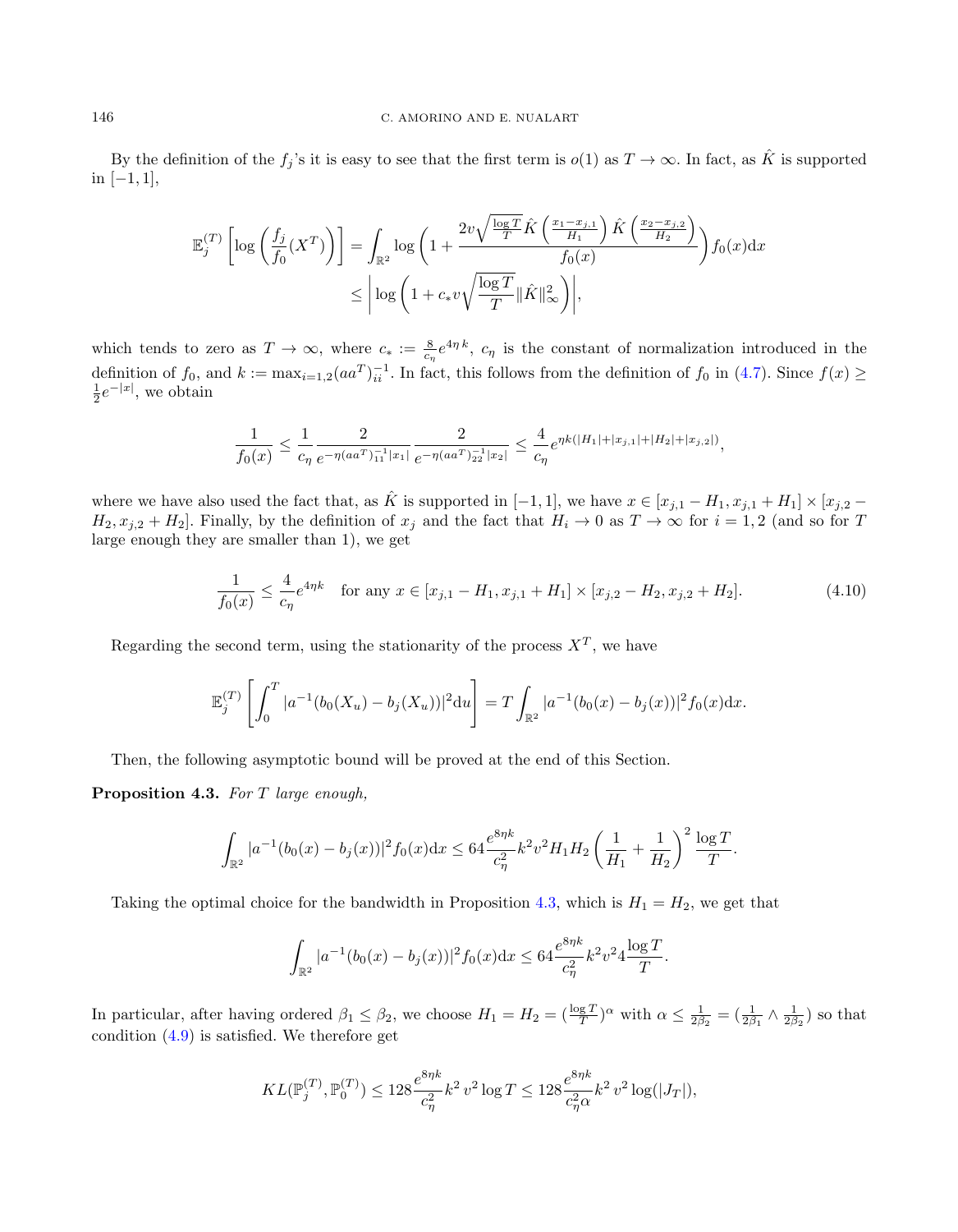being the last estimation a consequence of the fact that, by construction,

$$
\log(|J_T|) \ge \alpha \log\left(\frac{T}{\log T}\right) = \alpha \log(T)(1 + o(1)).
$$

It is therefore enough to choose v such that  $128 \frac{e^{8\eta k}}{c^2 \alpha}$  $\frac{e^{8\eta k}}{c_\eta^2 \alpha} k^2 v^2 < \frac{1}{8}$  (ie  $v^2 < \frac{c_\eta^2 \alpha}{1024 k^2}$  $\frac{c_{\eta}a}{1024 k^2 e^{8\eta k}}$  and apply Lemma [3.4](#page-11-0) to conclude the proof of Theorem [2.5.](#page-6-2)

## 4.5. Proof of Proposition [4.3](#page-20-0)

The proof of Proposition [4.3](#page-20-0) follows similarly as Proposition 4 of  $[2]$ . Indeed, we first define the set

$$
K_T^j := [x_{j,1} - H_1, x_{j,1} + H_1] \times [x_{j,2} - H_2, x_{j,2} + H_2],
$$

where we recall that we write  $H_1$  and  $H_2$  for  $H_1(T)$  and  $H_2(T)$ , respectively, in order to simplify the notation. Then we show the following points for  $T$  large enough:

1. There exists a constant  $c > 0$  such that, for any x in the complementary set of  $K_T$ , that we denote as  $K_T^{j\,c}$ , and for any  $i \in \{1,2\}$ ,

$$
|b^i_j(x)-b^i_0(x)|\leq c\,v\,\sqrt{\frac{\log T}{T}}.
$$

2. There exists a constant  $c > 0$  such that, for any  $i \in \{1, 2\}$ ,

$$
\int_{K_T^{j_c}} |b_j^i(x) - b_0^i(x)| f_0(x) \mathrm{d} x \leq c v \sqrt{\frac{\log T}{T}} H_1 H_2.
$$

3. For any  $x \in K_T^j$  and  $i \in \{1, 2\}$ ,

$$
|b^i_j(x)-b^i_0(x)|\leq \frac{8}{c_\eta}e^{4\eta k}k v\sqrt{\frac{\log T}{T}}\left(\frac{1}{H_1}+\frac{1}{H_2}\right)
$$

.

The proof of the first two points follows exactly the one in Proposition 4 of [\[2\]](#page-24-4), remarking that

$$
d_T(x) := \pi_1(x) - \pi_0(x) = \frac{1}{M_T} \prod_{l=1}^d K\left(\frac{x_l - x_0^l}{h_l(T)}\right)
$$

in [\[2\]](#page-24-4) is now replaced by

$$
d_T^j(x) := f_j(x) - f_0(x) = 2v \sqrt{\frac{\log T}{T}} \hat{K} \left( \frac{x_1 - x_{j,1}}{H_1} \right) \hat{K} \left( \frac{x_2 - x_{j,2}}{H_2} \right),
$$

and the set

$$
K_T := [x_0^1 - h_1(T), x_0^1 + h_1(T)] \times \cdots \times [x_0^d - h_d(T), x_0^d + h_d(T)]
$$

introduced in [\[2\]](#page-24-4) is now replaced by  $K_T^j$ . We recall that K and  $\hat{K}$  are exactly the same kernel function. The proof of Proposition 4 of [\[2\]](#page-24-4) is based on the fact that  $d_T(x)$  and its derivatives are null for  $x \in K_T^c$ . In the same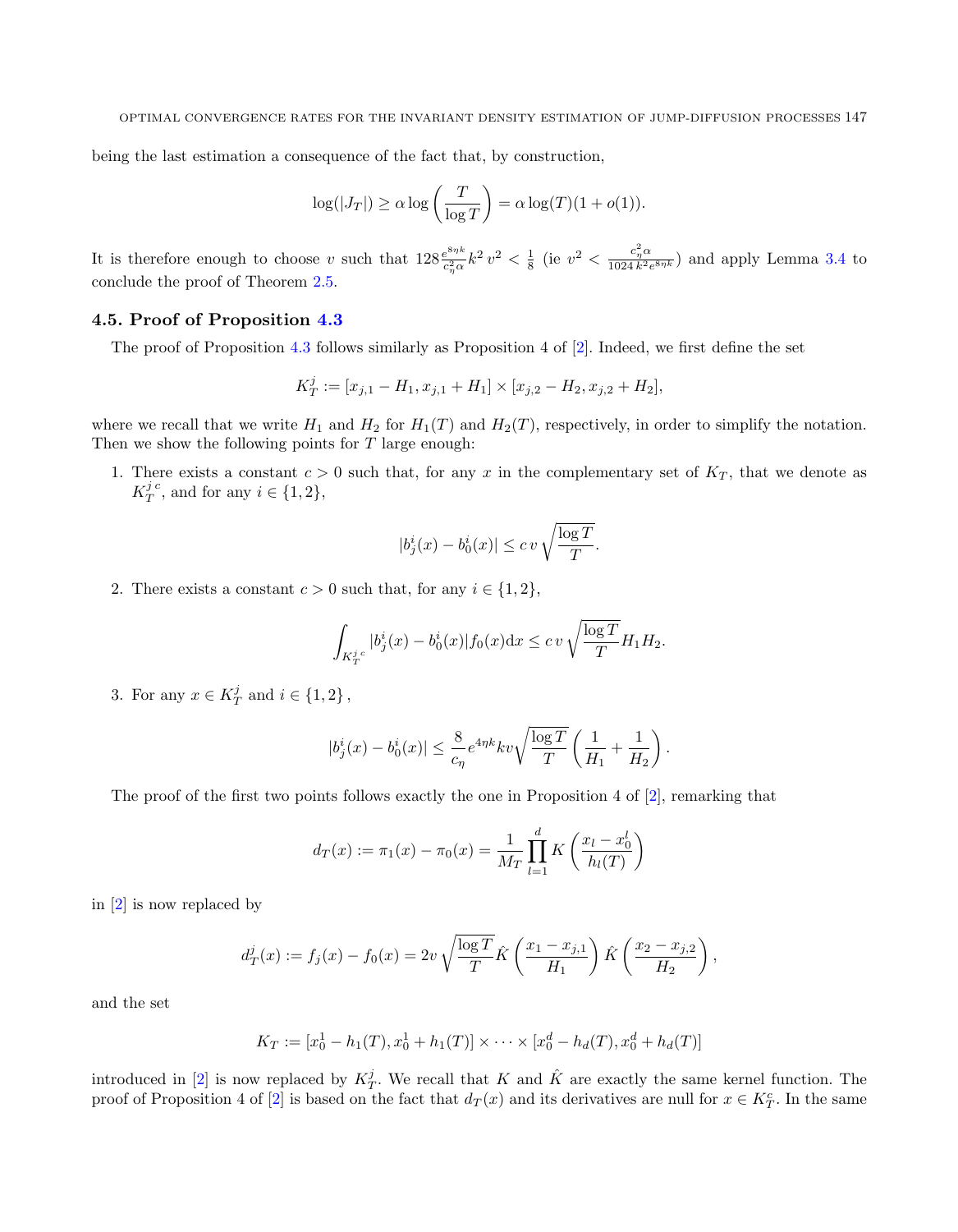way,  $d_T^j(x)$  and its derivatives are null for  $x \in K_T^{j.c}$ . Then, acting as in [\[2\]](#page-24-4), it is easy to see that the first two points above hold true.

Comparing the third point above with the third point of Proposition 4 of [\[2\]](#page-24-4), it is clear that our goal is to show that the constant c that appears in the third point of Proposition 4 of [\[2\]](#page-24-4) is explicit and equal to  $\frac{8}{c_{\eta}}e^{4\eta k}k$ when  $d = 2$ . Keeping the notation in [\[2\]](#page-24-4), we first introduce the following quantities:

$$
\tilde{I}_1^i[f_0](x) := \frac{1}{2} \sum_{j=1}^2 (aa^T)_{ij} \frac{\partial f_0}{\partial x_j}(x), \qquad \tilde{I}_2^i[f_0](x) = \int_{-\infty}^{x_i} A_{d,i}^* f_0(w_i) \mathrm{d}w.
$$

We moreover introduce the notation

$$
\tilde{I}^{i}[f_0](x) = \tilde{I}^{i}_{1}[f_0](x) + \tilde{I}^{i}_{2}[f_0](x).
$$

According with the definition of b, we have

$$
b_0^i(x) = \frac{1}{f_0(x)} \tilde{I}^i[f_0](x), \qquad b_j^i(x) = \frac{1}{f_j(x)} \tilde{I}^i[f_j](x).
$$

Since the operator  $f \to \tilde{I}^i[f]$  is linear, we deduce that

$$
b_j^i(x) = \frac{1}{f_j(x)} \tilde{I}^i[f_j](x) = \frac{1}{f_j(x)} \tilde{I}^i[f_0](x) + \frac{1}{f_j(x)} \tilde{I}^i[d_T^j](x).
$$
\n(4.11)

Therefore,

$$
b_j^i - b_0^i = (\frac{1}{f_j} - \frac{1}{f_0})\tilde{I}^i[f_0] + \frac{1}{f_j}\tilde{I}^i[d_T^j] = \frac{f_0 - f_j}{f_j}\frac{1}{f_0}\tilde{I}^i[f_0] + \frac{1}{f_j}\tilde{I}^i[d_T^j] = \frac{d_T^j}{f_j}b_0^i + \frac{1}{f_j}\tilde{I}^i[d_T^j].
$$

We need to evaluate such a difference on the compact set  $K_T^j$ . For this, we will use that fact that  $f_j = f_0 + d_T^j$ , and obtain a lower bound away from 0. Specifically, from the definition of  $d_T^j$ , we get

<span id="page-22-0"></span>
$$
\left\|d^j_T\right\|_{\infty} \le 2v\sqrt{\frac{\log T}{T}} \|\hat{K}\|^2_{\infty} = 2v\sqrt{\frac{\log T}{T}}.\tag{4.12}
$$

In particular,

$$
f_j \ge f_0 - |d_T^j| \ge f_0 - 2\nu \sqrt{\frac{\log T}{T}} \ge \frac{f_0}{2},
$$

since  $\sqrt{\frac{\log T}{T}} \to 0$  as  $T \to \infty$ , so for T large enough we have  $2v\sqrt{\frac{\log T}{T}} \le \frac{f_0}{2}$ . Then, for any  $x \in K_T^j$ , using [\(4.10\)](#page-20-1) we have

$$
\frac{1}{f_j(x)} \le \frac{2}{f_0} \le \frac{8}{c_\eta} e^{4\eta k}.
$$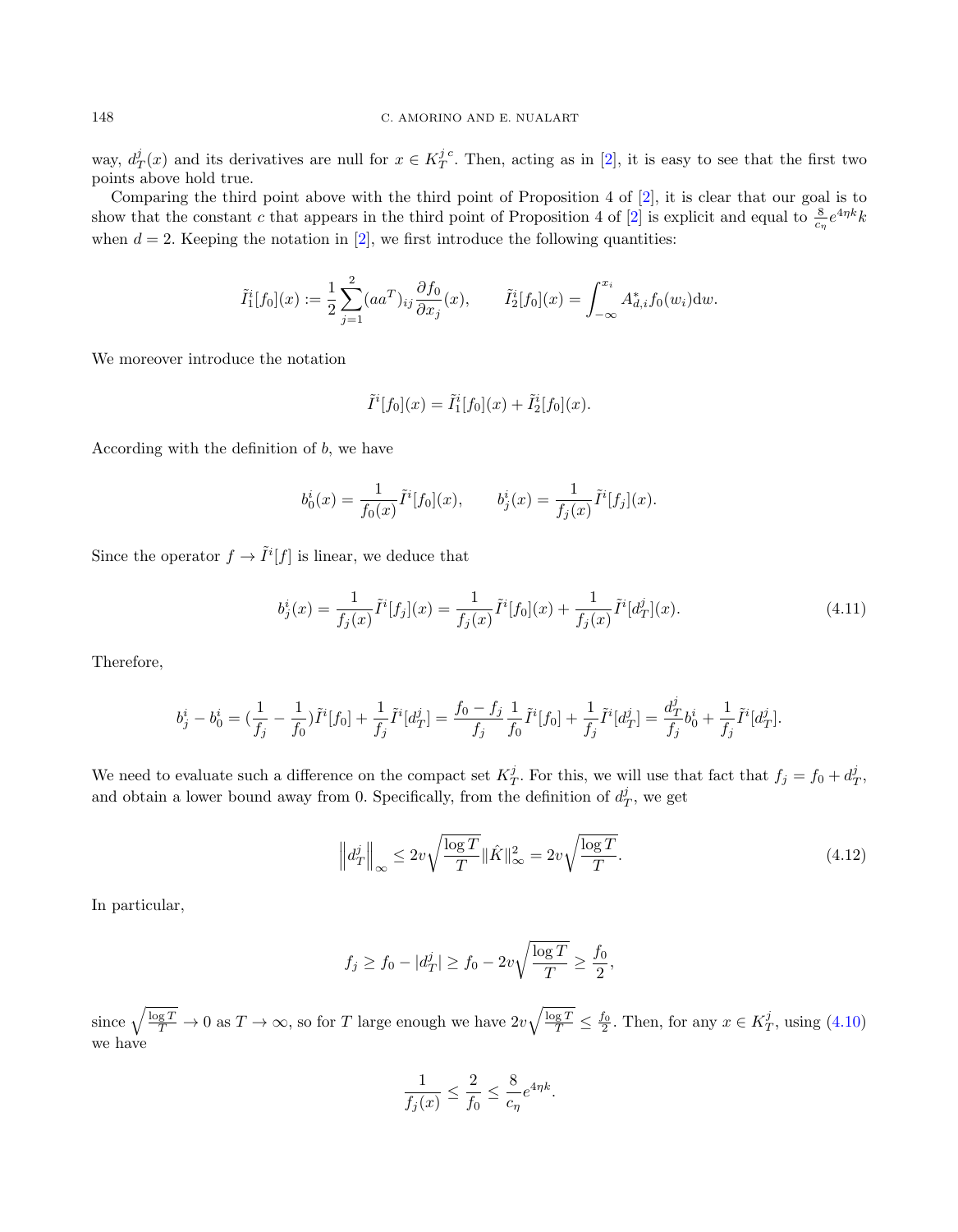Moreover, as  $b_0$  is bounded, we deduce that for all  $x \in K_T^j$ ,

<span id="page-23-1"></span>
$$
|b_j^i(x) - b_0^i(x)| \le \frac{16v}{c_\eta} e^{4\eta k} \|b_0^i\|_\infty \sqrt{\frac{\log T}{T}} + \frac{8e^{4\eta k}}{c_\eta} \tilde{I}^i[d_T^j](x). \tag{4.13}
$$

We therefore need to evaluate  $\tilde{I}^i[d_T^j](x) = \tilde{I}^i_1[d_T^j](x) + \tilde{I}^i_2[d_T^j](x)$  on  $K_T^j$ . As

<span id="page-23-0"></span>
$$
\left\|\frac{\partial d^j_T}{\partial x_j}\right\|_{\infty} \le \frac{2v}{H_j} \sqrt{\frac{\log T}{T}},\tag{4.14}
$$

it clearly follows that

<span id="page-23-2"></span>
$$
\tilde{I}_1^i[d_T]^j(x) \le 2kv\sqrt{\frac{\log T}{T}} \left(\frac{1}{H_1} + \frac{1}{H_2}\right). \tag{4.15}
$$

Regarding  $\tilde{I}_2^i[d_T^j](x)$ , we can act exactly as in the third point of Proposition 4 of [\[2\]](#page-24-4). As  $x \in K_T^j$ ,  $x_i \in [x_{j,i} H_i, x_{j,i} + H_i$  for  $i = 1, 2$ . Therefore, using also the definition of  $d_T^j$ , the first integral is between  $x_{j,i} - H_i$  and  $x_i$ . We enlarge the domain of integration to  $[x_{j,i} - H_i, x_{j,i} + H_i]$  and then, appealing to [\(4.12\)](#page-22-0) and [\(4.14\)](#page-23-0) and the fact that the intensity of the jumps is finite, we get

$$
\tilde{I}_{2}^{i}[d_{T}^{j}](x)] \leq \int_{x_{j,i}-H_{i}}^{x_{j,i}+H_{i}} \int_{\mathbb{R}^{2}} |d_{T}^{j}(\tilde{w}_{i}) - d_{T}^{j}(\tilde{w}_{i-1}) + (\gamma \cdot z)_{i} \frac{\partial}{\partial x_{i}} d_{T}^{j}(w_{i})| F(z) dz dw
$$
\n
$$
\leq 2 \left( \int_{\mathbb{R}^{2}} F(z) dz \right) \int_{x_{j,i}-H_{i}}^{x_{j,i}+H_{i}} \left\| d_{T}^{j} \right\|_{\infty} dw
$$
\n
$$
+ \int_{x_{j,i}-H_{i}}^{x_{j,i}+H_{i}} \int_{\mathbb{R}^{2}} \int_{\mathbb{R}^{2}} |(\gamma \cdot z)_{i}| \left\| \frac{\partial d_{T}^{j}}{\partial x_{i}} \right\|_{\infty} F(z) dz dw
$$
\n
$$
\leq c H_{i} \sqrt{\frac{\log T}{T}} + \frac{c H_{i}}{H_{i}} \sqrt{\frac{\log T}{T}},
$$

for some  $c > 0$ . Using this together with [\(4.13\)](#page-23-1) and [\(4.15\)](#page-23-2) it follows that, for any  $x \in K_T^j$ ,

$$
|b_j(x) - b_0(x)| \leq c\sqrt{\frac{\log T}{T}} + \frac{8e^{4\eta k}}{c_{\eta}}kv\sqrt{\frac{\log T}{T}} \left(\frac{1}{H_1} + \frac{1}{H_2}\right) + cH_i\sqrt{\frac{\log T}{T}} + c\sqrt{\frac{\log T}{T}} \leq \frac{8e^{4\eta k}}{c_{\eta}}kv\sqrt{\frac{\log T}{T}} \left(\frac{1}{H_1} + \frac{1}{H_2}\right),
$$

where the last inequality is a consequence of the fact that,  $\forall i \in \{1,2\}, H_i \to 0$  as  $T \to \infty$  and so, for T large enough, all the terms are negligible when compared to the second one. Hence, the three points listed at the beginning of the proof hold true. We deduce that

$$
\int_{\mathbb{R}^2} |b_0(x) - b_j(x)|^2 f_0(x) \mathrm{d}x
$$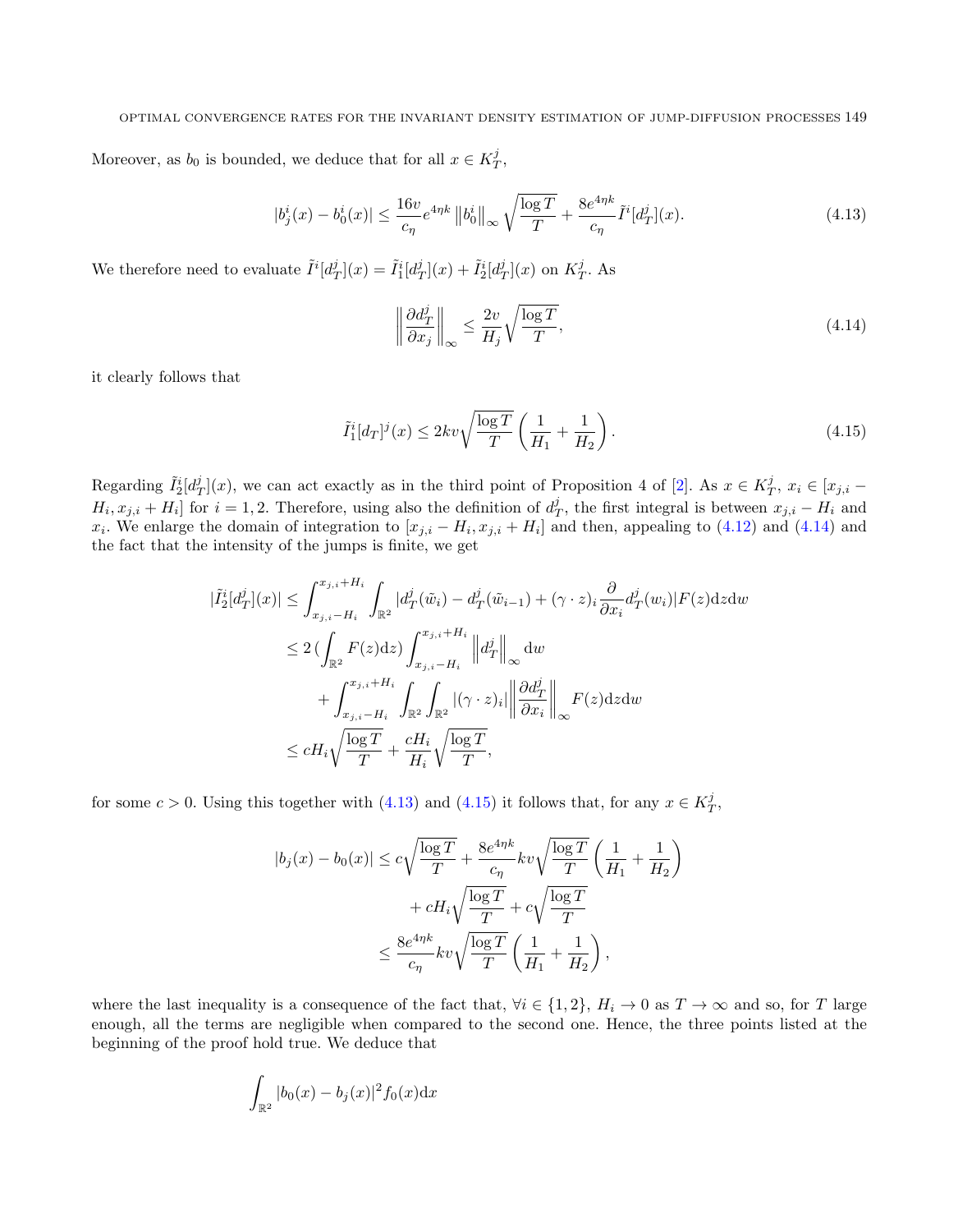$$
= \int_{K_T^j} |b_0(x) - b_j(x)|^2 f_0(x) dx + \int_{K_T^{j_c}} |b_0(x) - b_j(x)|^2 f_0(x) dx
$$
  

$$
\leq c v^2 \frac{\log T}{T} H_1 H_2 + \frac{64e^{8\eta k}}{c_{\eta}^2} k^2 v^2 \frac{\log T}{T} \left(\frac{1}{H_1} + \frac{1}{H_2}\right)^2 |K_T^j|.
$$

We recall that  $|K_T^j| = H_1 H_2$  and that, as  $T \to \infty$ ,  $H_i \to 0$ . Thus, the first term is negligible compared to the second one. The desired result follows.

Acknowledgements. The authors would like to thank the anonymous referees for their helpful remarks that helped to improve the first version of the paper.

### **REFERENCES**

- <span id="page-24-2"></span>[1] C. Amorino and A. Gloter, Invariant density adaptive estimation for ergodic jump diffusion processes over anisotropic classes. J. Stat. Plan. Inference 213 (2021) 106–129.
- <span id="page-24-4"></span>[2] C. Amorino, Rate of estimation for the stationary distribution of jump-processes over anisotropic Hölder classes. To appear Electr. J. Stat. (2022).
- <span id="page-24-7"></span>[3] C. Amorino, C. Dion, A. Gloter and S. Lemler, On the nonparametric inference of coefficients of self-exciting jump-diffusion. Preprint [arXiv:2011.12387](http://arxiv.org/abs/2011.12387) (2020).
- <span id="page-24-20"></span>[4] D. Applebaum, Lévy processes and stochastic calculus. Cambridge University Press (2009).
- <span id="page-24-8"></span>[5] G. Banon, Nonparametric identification for diffusion processes. SIAM J. Control Optim. 16 (1978) 380–395.
- <span id="page-24-11"></span>[6] G. Banon and H.T. Nguyen, Recursive estimation in diffusion model. SIAM J. Control Optim. 19 (1981) 676–685.
- <span id="page-24-0"></span>[7] O.E. Barndorff-Nielsen and N. Shephard, Non-Gaussian Ornstein-Uhlenbeck-based models and some of their uses in financial economics. J. R. Stat. Soc. Ser. B, Stat. Methodol. 63 (2001) 167–241.
- <span id="page-24-14"></span>[8] D. Blanke, Estimation de la densité pour des trajectoires non directement observables. Publ. Inst. Statist. Univ. Paris 40 (1996) 21–36.
- [9] D. Bosq, Parametric rates of nonparametric estimators and predictors for continuous time processes. Ann. Statist. 25 (1997) 982–1000.
- <span id="page-24-9"></span>[10] D. Bosq, Nonparametric Statistics for Stochastic Processes (Second edition), Lecture Notes Statist., 110. Springer-Verlag, New York (1998).
- <span id="page-24-12"></span>[11] D. Bosq, Minimax rates of density estimators for continuous time processes. Sankhya. Ser. A 60 (1998) 18–28.
- <span id="page-24-17"></span>[12] D. Bosq and Yu. Davydov, Local time and density estimation in continuous time. Math. Methods Stat. 8 (1999) 22–45.
- <span id="page-24-22"></span>[13] D. Bosq, F. de Merlevè and M. Peligrad, Asymptotic normality for density kernel estimators in discrete and continuous time. J. Multivar. Anal. 68 (1999) 78–95.
- <span id="page-24-13"></span>[14] J.V. Castellana and M.R. Leadbetter, On smoothed probability density estimation for stationary processes. Stoch. Process Appl. 21 (1986) 179–193.
- <span id="page-24-23"></span>[15] Z.Q. Chen, E. Hu, L. Xie and X. Zhang, Heat kernels for non-symmetric diffusion operators with jumps. J Differ Equ. 263 (2017) 6576–6634.
- <span id="page-24-15"></span>[16] N. Cheze-Payaud, Nonparametric regression and prediction for continuous-time processes. Publ. Inst. Statist. Univ. Paris 38 (1994) 37–58.
- <span id="page-24-21"></span>[17] F. Comte and C. Lacour, Anisotropic adaptive kernel deconvolution. Ann. Inst. Henri Poincaré, Probab. Statis. 49 (2013) 569–609.
- <span id="page-24-18"></span>[18] F. Comte and F. Merlevède, Super optimal rates for nonparametric density estimation via projection estimators. Stoch. Process Appl. 115 (2005) 797–826.
- <span id="page-24-19"></span>[19] S. Delattre, A. Gloter and N. Yoshida, Rate of Estimation for the Stationary Distribution of Stochastic Damping Hamiltonian Systems with Continuous Observations. Preprint [arXiv:2001.10423](http://arxiv.org/abs/2001.10423) (2020).
- <span id="page-24-10"></span>[20] M. Delecroix, Sur l'estimation des densités d'un processus stationnaire à temps continu. Publications de l'ISUP XXV (1980) 17–39.
- <span id="page-24-16"></span>[21] Y.A. Kutoyants, Efficient density estimation for ergodic diffusion processes. Stat. Inference Stoch. Process. 1 (1998) 131–155.
- <span id="page-24-3"></span>[22] N. Dexheimer, C. Strauch and L. Trottner, Mixing it up: A general framework for Markovian statistics beyond reversibility and the minimax paradigm. Preprint [arXiv:2011.00308](http://arxiv.org/abs/2011.00308) (2020).
- <span id="page-24-6"></span>[23] C. Dion and S. Lemler, Nonparametric drift estimation for diffusions with jumps driven by a Hawkes process. Stat. Inference Stochastic Processes 23 (2020) 489–515.
- <span id="page-24-1"></span>[24] S. Ditlevsen and P. Greenwood, The Morris–Lecar neuron model embeds a leaky integrate-and-fire model. J. Math. Biol. 67 (2013) 239–259.
- <span id="page-24-25"></span>[25] P. Doukhan, Mixing: properties and examples (Vol. 85). Springer Science and Business Media (2012).
- <span id="page-24-24"></span>[26] A. Friedman, Partial Differential Equations of Parabolic Type. Prentice-Hall, Englewood Cliffs, N.J. (1964).
- <span id="page-24-5"></span>[27] B. Funke and E. Schmisser, Adaptive nonparametric drift estimation of an integrated jump diffusion process. ESAIM: PS 22 (2018) 236–260.